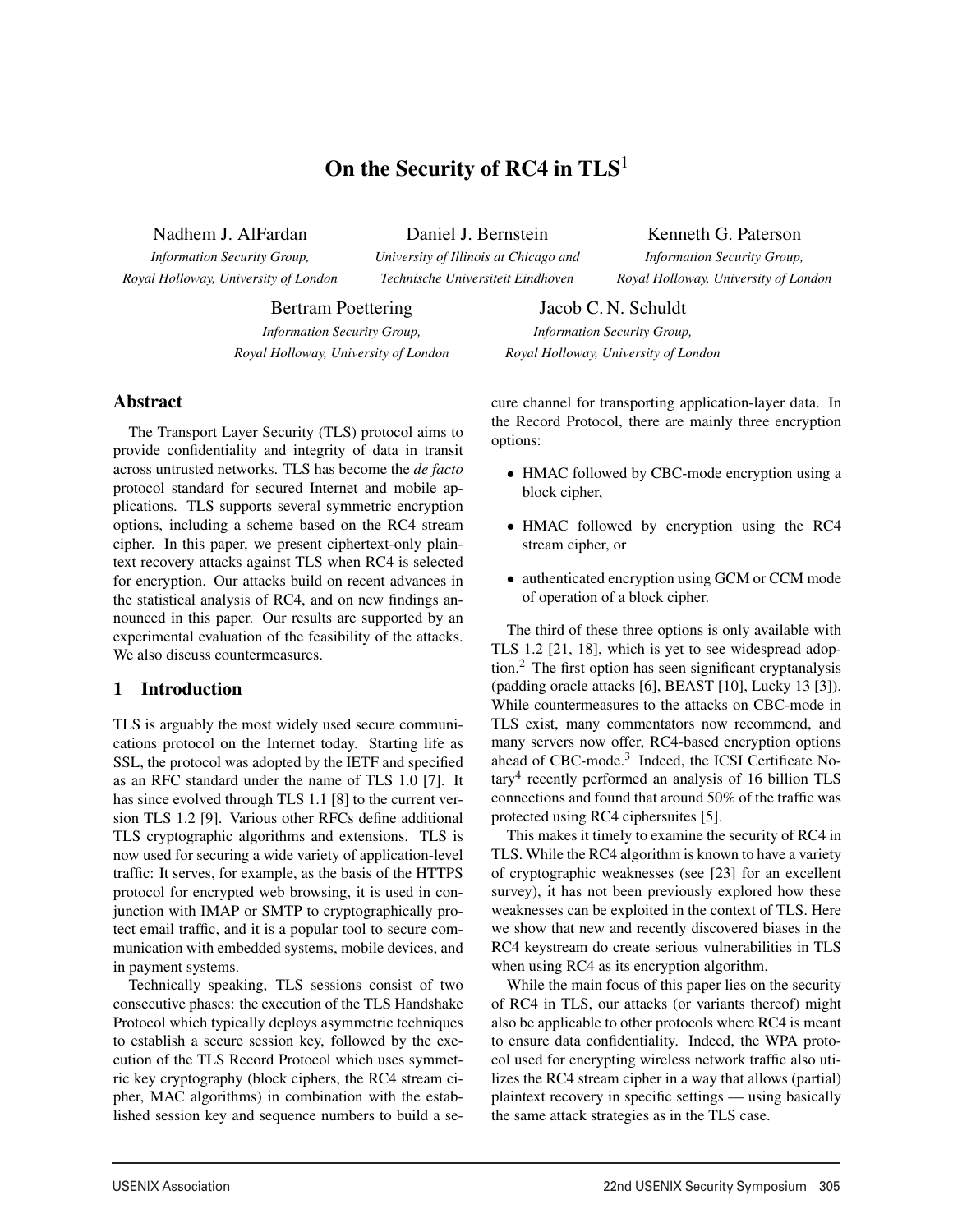We hope that this work will help spur the adoption of TLS 1.2 and its authenticated encryption algorithms, as well as the transition from WPA to (the hopefully more secure) WPA2.

### 1.1 Overview of Results

We present two plaintext recovery attacks on RC4 that are exploitable in specific but realistic circumstances when this cipher is used for encryption in TLS. Both attacks require a fixed plaintext to be RC4-encrypted and transmitted many times in succession (in the same, or in multiple independent RC4 keystreams). Interesting candidates for such plaintexts include passwords and, in the setting of secure web browsing, HTTP cookies.

A statistical analysis of ciphertexts forms the core of our attacks. We stress that the attacks are ciphertextonly: no sophisticated timing measurement is needed on the part of the adversary, the attacker does not need to be located close to the server, and no packet injection capability is required (all premises for Lucky 13). Instead, it suffices for the adversary to record encrypted traffic for later offline analysis. Provoking the required repeated encryption and transmission of the target plaintext, however, might require more explicit action: e.g., resetting TCP connections or guiding the victim to a website with specially prepared JavaScript (see examples below).

Since both our attacks require large amounts of ciphertext, their practical relevance could be questioned. However, they do show that the strength of RC4 in TLS is much lower than the employed 128-bit key would suggest. We freely admit that our attacks are not particularly deep, nor sophisticated: they only require an understanding of how TLS uses RC4, solid statistics on the biases in RC4 keystreams, and some experience of how modern browsers handle cookies. We consider it both surprising and alarming that such simple attacks are possible for such an important and heavily-studied protocol as TLS. We further discuss the implications of our attack in Section 6 and in the full version of this paper [4].

### 1.1.1 Our single-byte bias attack

Our first attack targets the initial 256 bytes of RC4 ciphertext. It is fixed-plaintext and multi-session, meaning that it requires a fixed sequence of plaintext bytes to be independently encrypted under a large number of (random) keys. This setting corresponds to what is called a "broadcast attack" in [17, 15, 23]. As we argue below, such attacks are a realistic attack vector in TLS. Observe that, in TLS, the first 36 bytes of the RC4 keystream are used to encrypt a TLS Handshake Finished message. This message is not fixed across TLS sessions. As a consequence, our methods can be applied only to recover up

to 220 bytes of the TLS application plaintext.

Our attack exploits statistical biases occurring in the first 256 bytes of RC4 keystream. Such biases, i.e., deviations from uniform in the distributions of the keystream bytes at certain positions, have been reported and theoretically analyzed by [17], [15], and [23]. The corresponding authors also propose algorithms to exploit such biases for plaintext recovery. In this paper, we discuss shortcomings of their algorithms, empirically obtain a *complete view* of all single-byte biases occurring in the first 256 keystream positions, and propose a generalized algorithm that fully exploits all these biases for advanced plaintext recovery. As a side result of our research, in Section 3.1 we report on significant biases in the RC4 keystream that seemingly follow specific patterns and that have not been identified or analysed previously.

For concreteness, we describe how our single-byte bias attack could be applied to recover cookies in HTTPS traffic. Crucial here is to find an automated mechanism for efficiently generating a large number of encryptions of the target cookie. In line with the scenario employed by the BEAST and Lucky 13 attacks against CBC-mode encryption in TLS [3, 10], a candidate mechanism is for JavaScript malware downloaded from an attackercontrolled website and running in the victim's browser to repeatedly send HTTPS requests to a remote server. The corresponding cookies are automatically included in each of these requests in a predictable location, and can thus be targeted in our attack. If client and server are configured to use TLS session resumption, the renewal of RC4 keys could be arranged to happen with particularly high frequency — as required for our attack to be successful.<sup>5</sup> Alternatively, the attacker can cause the TLS session to be terminated after the target encrypted cookie is sent; the browser will automatically establish a new TLS session when the next HTTPS request is sent.

As a second example, consider the case where IMAP passwords<sup>6</sup> are attacked. In a setup where an email client regularly connects to an IMAP server for (passwordauthenticated) mail retrieval, let the adversary reset the TCP connection between client and server immediately after the encrypted password is transmitted. In some client configurations this might trigger an automatic resumption of the session, including a retransmission of the (encrypted) password. If this is the case, the adversary is in the position to harvest a large set of independently encrypted copies of the password —one per reset— precisely fulfilling the precondition of our attack.

Our single-byte bias attack is on the verge of practicality. In our experiments, the first 40 bytes of TLS application data after the Finished message were recovered with a success rate of over 50% per byte, using  $2^{26}$  sessions. With  $2^{32}$  sessions, the per-byte success rate is more than 96% for the first 220 bytes (and is 100%

2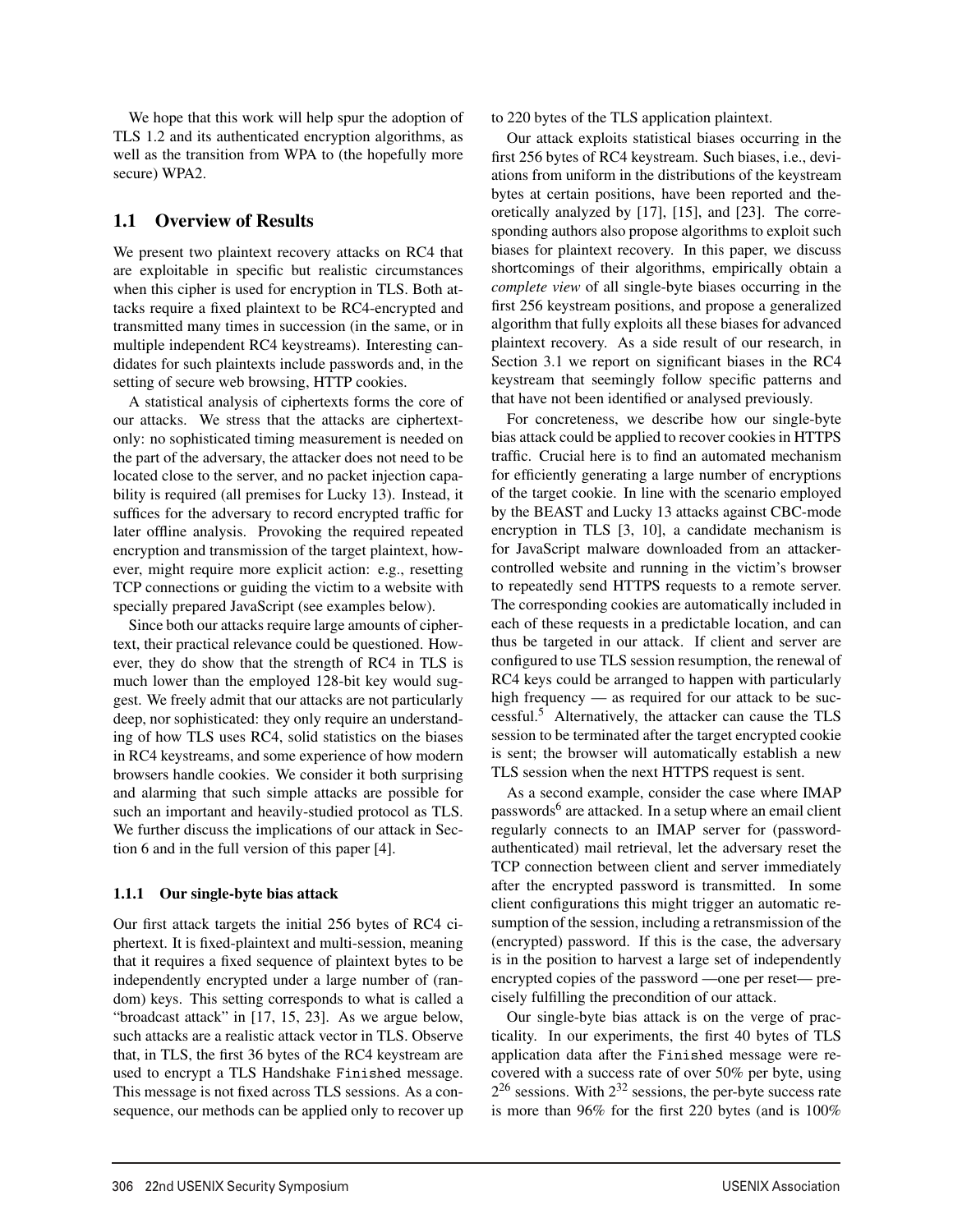for all but 12 of these bytes). If, for example, a target plaintext byte is known to be a character from a set of cardinality 16 (e.g., in a 4-bits-per-byte-encoded HTTP cookie), our algorithm recovers the first 112 bytes of plaintext with a success rate of more than 50% per byte, using  $2^{26}$  sessions. For further details, see Section 5.

### 1.1.2 Our double-byte bias attack

As we have seen, our single-byte bias attack on RC4 is quite effective in recovering 'early' plaintext bytes in the fixed-plaintext multi-session setting. It has, however, a couple of limitations when it comes to attacking practical systems that employ TLS. Focussing on the recovery of cookies in HTTPS-secured web sessions, we note that modern web browsers typically send a large number of HTTP headers before any cookies (these headers carry information about the particular client or server software, accepted MIME types, compression options, etc.). In practice, cookie data appears only at positions that come after the attackable initial 220 bytes of the ciphertext<sup>7</sup>. Independently of this issue, in the attack scenarios proposed above, a large number of HTTPS sessions would have to be established and torn down again, inducing non-negligible computing and bandwidth overheads via the TLS Handshake. Lastly, it has been proposed to routinely drop the first few hundred keystream bytes of RC4 before starting encryption in order to avoid the relatively strong early keystream biases [19] — if this were to be implemented in TLS, our single-byte bias attack would effectively be defeated.

Complementary to our single-byte bias attack, we present a second fixed-plaintext ciphertext-only attack on RC4. It exploits biases that appear in the entire keystream (and not just in the first 256 positions) and does not assume, but tolerates, frequent changes of the encryption key. Our second attack hence covers some scenarios where our single-byte bias attack does not seem to be applicable; it would, for example, be able to recover cookies from (long-persisting) HTTPS sessions. It would also be applicable if the initial keystream bytes were to be discarded.

In contrast to our first attack, our second attack exploits certain biases in consecutive pairs of bytes in the RC4 keystream that were first reported by Fluhrer and McGrew [12]. We empirically evaluate the probability of occurrence for each possible pair of bytes beginning at each position (modulo 256), obtaining a complete view of the distributions of pairs of bytes in positions  $(i, i+1)$ (modulo 256). Our analysis strongly suggests that there are no further biases in consecutive positions of the same strength as the Fluhrer-McGrew biases. We use the obtained results in a specially designed attack algorithm to recover repeatedly encrypted plaintexts.

3

Our double-byte bias attack is again close to being practical. In our experiments, we focus on our attack's ability to correctly recover 16 consecutive bytes of plaintext, roughly equating to an HTTP cookie. With  $13 \cdot 2^{30}$ encryptions of the plaintext, we achieve a success rate of 100% in recovering all 16 bytes. We obtain better success rates for restricted plaintexts, as in the single-byte case. For further details, see Section 5.

# 1.2 Related Work

In independent and concurrent work, Isobe *et al.* [13] have considered the security of RC4 against broadcast attacks. They present attacks based on both single-byte and multi-byte biases. They identify three biases in the first output bytes  $Z_r$  of RC4 that we also identify (specifically, the biases towards  $Z_3 = 0 \times 83$ ,  $Z_r = r$ , and  $Z_r = -r$ when  $r$  is a multiple of 16) as well as a new conditional  $bias Z_1 = 0 | Z_2 = 0.$ 

The single-byte bias attack in [13] only considers the *strongest* bias at each position, whereas our single-byte bias attack simultaneously exploits *all* biases in each keystream position. Specifically, we use Bayes's law to compute the *a posteriori* plaintext distribution from the *a priori* plaintext distribution and the precomputed distributions of the  $Z_r$ . This explains why our single-byte attack out-performs that of [13]. For example, we achieve reliable plaintext recovery in the first 256 positions with  $2^{32}$  ciphertexts, while Isobe *et al.* [13] require  $2^{34}$  ciphertexts. We also achieve uniformly higher success rates for lower numbers of sessions. Previous authors exploring broadcast attacks on RC4 also only used single biases, leading to attacks that simply do not work [15, 23] or which have inferior performance to ours [22].

The multi-byte bias attack in [13] exploits the positive bias towards the pattern *AB*S*AB* that was identified by Mantin [16]. Here  $A$  and  $B$  are keystream bytes and  $S$ is a short string consisting of any keystream bytes (possibly of length 0). The attack in [13] assumes that 3 out-of-4 bytes in particular positions are known and uses the Mantin bias to recover the fourth. A limited experimental evaluation of the attack is reported in [13]: the attack is applied only to recovery of plaintext bytes 258-261, assuming all previous plaintext bytes have been successfully recovered, with success rates of 1 (for each of the 4 targeted bytes) using  $2^{34}$  ciphertexts. As explained in [13], this multi-byte attack would fail if the initial bytes of RC4 output were to be discarded. By contrast, our double-byte bias attack, which exploits the Fluhrer-McGrew biases, recovers more bytes with comparable success rate using slightly fewer ciphertexts and is resilient to initial byte discarding. It is an interesting open problem to determine whether the Mantin *AB*S*AB* bias can be combined with the Fluhrer-McGrew biases to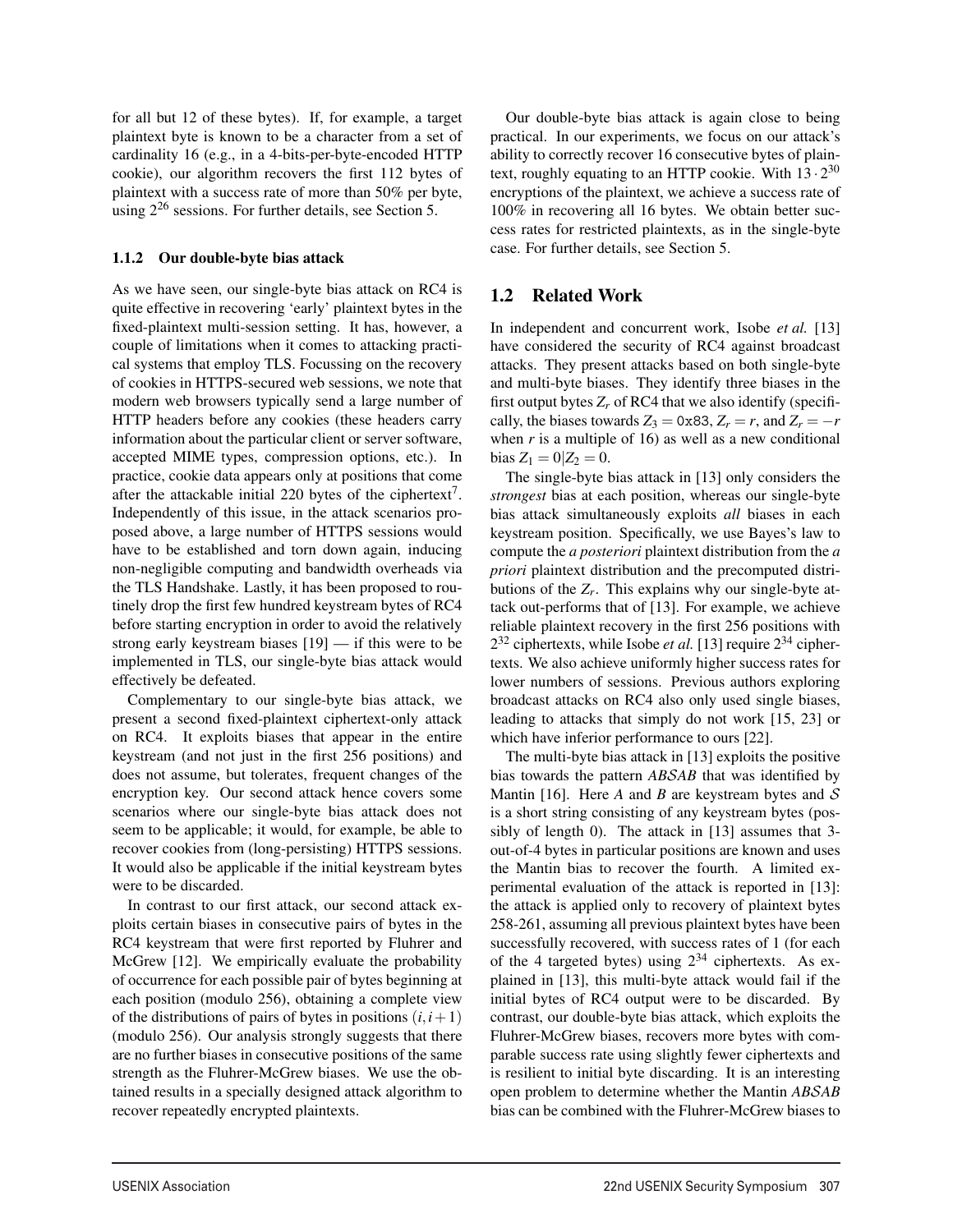gain enhanced attack performance.

A further point of comparison between our work and that of [13] concerns practical implementation. We have extensively explored the applicability of our attacks to RC4 as used in TLS, while [13] makes only brief mention of TLS in its concluding section and gives no mechanisms for generating the large numbers of ciphertexts needed for the attacks.

Finally, the authors of [13] claim in their abstract that their methods *"can recover the first*  $2^{50}$  *bytes*  $\approx 1000$  *T bytes of the plaintext, with probability close to 1, from only* 2<sup>34</sup> *ciphertexts"*. We point out that their methods would only recover 216 *distinct* bytes of output, rather than the advertised  $2^{50}$  bytes, since their attacks require the *same* plaintext to be encrypted  $2^{34}$  times. Furthermore, their multi-byte bias attack is not resilient to errors occurring in the recovery of early plaintext bytes (whereas ours is), so this claim would only be true if their multi-byte bias attack does not fail at any stage, and this is as yet untested.

### 1.3 Paper Organisation

Section 2 provides further background on the RC4 stream cipher and the TLS Record Protocol. Section 3 summarises weaknesses in RC4 that we exploit in our attacks. Section 4 describes our two plaintext recovery attacks on RC4. We evaluate the attacks in Section 5, with our main focus there being on TLS. Finally, Section 6 discusses countermeasures to our attacks, and concludes with a recap of the main issues raised by our work.

### 2 Further Background

### 2.1 The RC4 Stream Cipher

The stream cipher RC4, originally designed by Ron Rivest, became public in 1994 and found application in a wide variety of cryptosystems; well-known examples include SSL/TLS, WEP [1], WPA [2], and some Kerberosrelated encryption modes [14]. RC4 has a remarkably short description and is extremely fast when implemented in software. However, these advantages come at the price of lowered security: several weaknesses have been identified in RC4 [12, 11, 17, 16, 15, 23, 25, 24, 26], some of them being confirmed and exploited in the current paper.

Technically, RC4 consists of two algorithms: a *key scheduling algorithm* (KSA) and a *pseudo-random generation algorithm* (PRGA), which are specified in Figure 1. The KSA takes as input a key *K*, typically a bytearray of length between 5 and 32 (i.e., 40 to 256 bits), and produces the initial internal state  $st_0 = (i, j, S)$ , where S is the canonical representation of a permutation on the set

| <b>Algorithm 1: RC4</b> key<br>scheduling (KSA) | <b>Algorithm 2: RC4</b> keystream<br>generator (PRGA)             |  |
|-------------------------------------------------|-------------------------------------------------------------------|--|
| <b>input</b> : key K of l bytes                 | <b>input</b> : internal state $st_r$                              |  |
| <b>output:</b> internal state $st_0$            | <b>output</b> : keystream byte $Z_{r+1}$                          |  |
| begin                                           | internal state $st_{r+1}$                                         |  |
| for $i = 0$ to 255 do                           | begin                                                             |  |
| $\mathcal{S}[i] \leftarrow i$                   | parse $(i, j, S) \leftarrow st_r$                                 |  |
| $i \leftarrow 0$                                | $i \leftarrow i + 1$                                              |  |
| for $i = 0$ to 255 do                           | $i \leftarrow j + \mathcal{S}[i]$                                 |  |
| $j \leftarrow$                                  | $swap(\mathcal{S}[i], \mathcal{S}[j])$                            |  |
| $j + S[i] + K[i \mod l]$                        | $Z_{r+1} \leftarrow \mathcal{S}[\mathcal{S}[i] + \mathcal{S}[j]]$ |  |
| swap $(S[i], S[j])$                             | $st_{r+1} \leftarrow (i, j, \mathcal{S})$                         |  |
| $i, j \leftarrow 0$                             | return $(Z_{r+1}, st_{r+1})$                                      |  |
|                                                 |                                                                   |  |
| $st_0 \leftarrow (i, j, \mathcal{S})$           |                                                                   |  |
| return $st_0$                                   |                                                                   |  |

Figure 1: Algorithms implementing the RC4 stream cipher. All additions are performed modulo 256.

[0,255] as an array of bytes, and *i*, *j* are indices into this array. The PRGA will, given an internal state *str*, output 'the next' keystream byte  $Z_{r+1}$ , together with the updated internal state  $st_{r+1}$ . Particularly interesting to note is the fact that updated index *j* is computed in dependence on current  $i$ ,  $j$ , and  $S$ , while  $i$  is just a counter (modulo 256).

### 2.2 The TLS Record Protocol

We describe in detail the cryptographic operation of the TLS Record Protocol in the case that RC4 is selected as the encryption method.

Data to be protected by TLS is received from the application and may be fragmented and compressed before further processing. An individual record *R* (viewed as a sequence of bytes) is then processed as follows. The sender maintains an 8-byte sequence number SQN which is incremented for each record sent, and forms a 5-byte field HDR consisting of a 2-byte version field, a 1-byte type field, and a 2-byte length field. It then calculates an HMAC over the string HDR||SQN||*R*; let *T* denote the resulting tag.

For RC4 encryption, record and tag are concatenated to create the plaintext  $P = R||T$ . This plaintext is then xored in a byte-by-byte fashion using the RC4 keystream, i.e., the ciphertext bytes are computed as

$$
C_r = P_r \oplus Z_r \qquad \text{for } r = 1, 2, 3, \dots ,
$$

where  $P_r$  are the individual bytes of  $P$ , and  $Z_r$  are the RC4 keystream bytes. The data transmitted over the wire then has the form

$$
\text{HDR}||C\ ,
$$

where  $C$  is the concatenation of the bytes  $C_r$ .

4

The RC4 algorithm itself is initialised at the start of each TLS connection, using a 128 bit encryption key *K*. This key  $K$  is computed with a hash-function-based key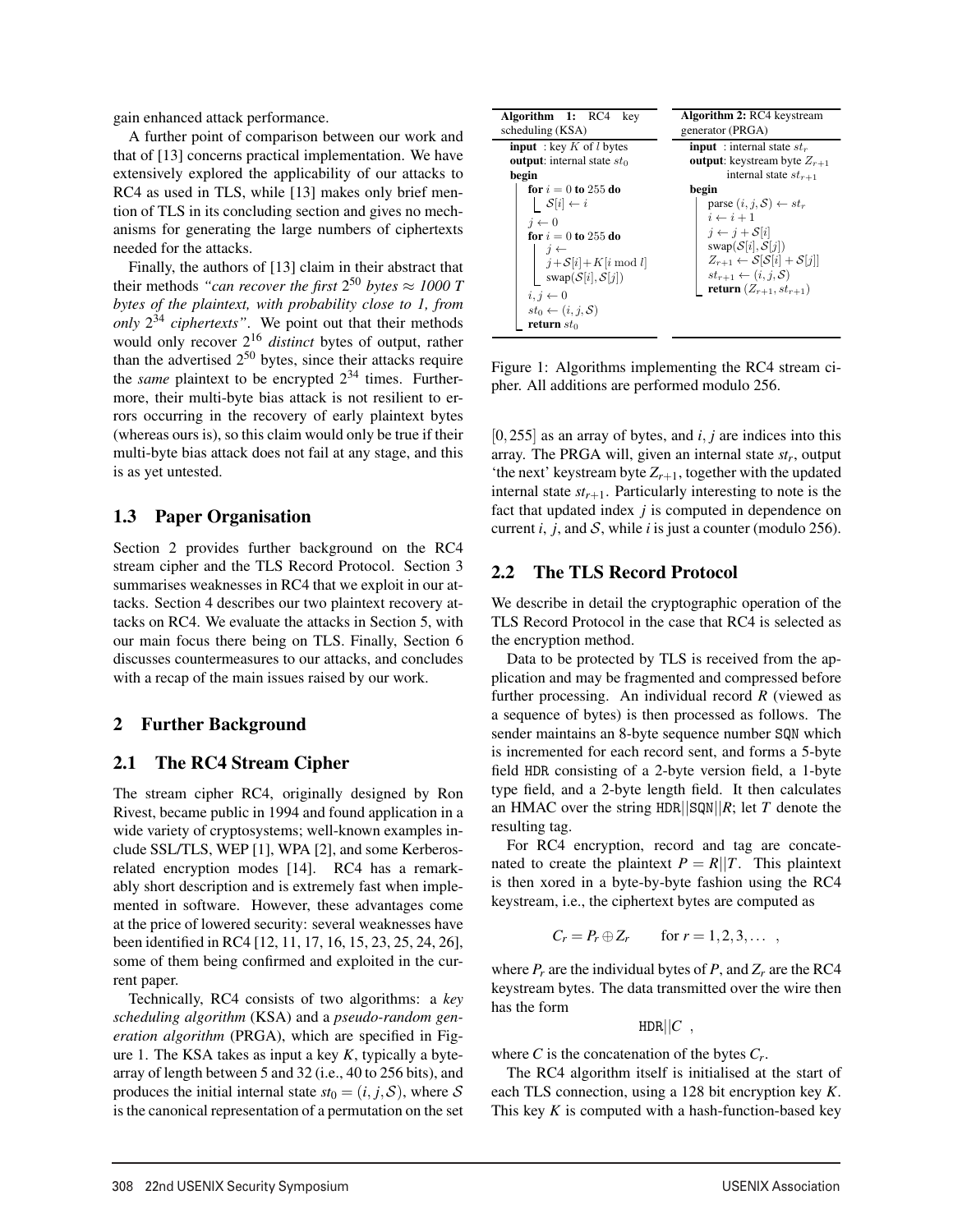derivation function from the TLS master secret that is established during the TLS Handshake Protocol. In more detail, the key *K* may be established either via a full TLS Handshake or via TLS session resumption. In a full TLS Handshake, a total of 4 communication round-trips are needed, and usually some public key cryptographic operations are required of both client and server. A full TLS Handshake run establishes a new TLS *session* and a new TLS master secret from which all other keys, including RC4 key *K*, are derived. TLS session resumption involves a lightweight version of the TLS Handshake Protocol being run to establish a new *connection* within an existing session: essentially, an exchange of nonces takes place, followed by an exchange of Finished messages; no public key cryptographic operations are involved. The keys for the new connection, including *K*, are derived from the existing master secret and the new nonces. Given the design of the key derivation process, it is reasonable to model *K* as being uniformly random in the different sessions/connections.

The initialisation of RC4 in TLS is the standard one for this algorithm. Notably, none of the initial keystream bytes is discarded when RC4 is used in TLS, despite these bytes having known weaknesses. Note also that the first record sent under the protection of RC4 for each session or connection will be a Finished message, typically of length 36 bytes, consisting of a Handshake Protocol header, a PRF output, and a MAC on that output. This is typically 36 bytes in size. This record will not be targeted in our attacks, since it is not constant across multiple sessions.

The decryption process reverses this sequence of steps, but its details are not germane to our attacks. For TLS, any error arising during decryption should be treated as fatal, meaning an (encrypted) error message is sent to the sender and the session terminated with all keys and other cryptographic material being disposed of. This gives an attacker a convenient method to cause a session to be terminated and force new encryption and MAC keys to be set up. Another method is to somehow induce the client or server to initiate session resumption.

### 3 Biases in the RC4 Keystream

In this section, we summarise known biases in the RC4 keystream, and report new biases that we have observed experimentally.

### 3.1 Single-byte Biases

The first significant bias in the RC4 keystream was observed by Mantin and Shamir in [17]. Their main result can be stated as:

5

**Result 1.** [17, Thm 1] The probability that  $Z_2$ , the sec*ond byte of keystream output by RC4, is equal to* 0x00 *is approximately* 1/128 *(where the probability is taken over the random choice of the key).*

Since this result concerns only the second byte of the keystream, and this byte is always used to encrypt a Finished message in TLS, we are unable to exploit it in our attacks. More recently, the following result was obtained by Sen Gupta *et al.* in [23] as a refinement of an earlier result of Maitra *et al.* [15]:

**Result 2.** [23, Thm 14 and Cor 3] For  $3 \le r \le 255$ , the *probability that Zr, the r-th byte of keystream output by RC4, is equal to* 0x00 *is*

$$
Pr(Z_r = 0x00) = \frac{1}{256} + \frac{c_r}{256^2} ,
$$

*where the probability is taken over the random choice of the key, c*<sub>3</sub> = 0.351089*, and c*<sub>4</sub>*, c*<sub>5</sub> ...*, c*<sub>255</sub> *is a decreasing sequence with terms that are bounded as follows:*

$$
0.242811 \le c_r \le 1.337057.
$$

In other words, bytes 3 to 255 of the keystream have a bias towards 0x00 of approximately  $1/2^{16}$ . This result was experimentally verified in [23] and found to be highly accurate (see Figure 11 of that paper). The biases here are substantially smaller than those observed in Result 1.

Additionally, Sen Gupta *et al.* [23] have identified a key-length-dependent bias in RC4 keystreams. Specifically, [23, Theorem 5] shows that when the key-length is  $\ell$  bytes, then byte  $Z_{\ell}$  is biased towards value  $256 - \ell$ , with the bias always being greater than  $1/2^{16}$ . For RC4 in TLS, we have  $\ell = 16$ .

Experimentally, we have observed additional biases in the RC4 keystream that do not yet have a theoretical explanation. As an example, Figure 2 shows the empirical distribution for the RC4 keystream bytes  $Z_{16}$ ,  $Z_{32}$ and  $Z_{50}$ , calculated over  $2^{44}$  independent, random 128-bit keys. For  $Z_{16}$ , we have 3 main biases: the bias towards 0x00, the very dominant key-length-dependent bias towards 0xF0 (decimal 240) from [23], and a new bias towards  $0x10$  (decimal 16). For  $Z_{32}$ , we also have 3 main biases: the bias towards 0x00, a large, new bias towards 0xE0 (decimal 224), and a new bias towards 0x20 (decimal 32). For  $Z_{50}$ , there are significant biases towards byte values 0x00 and 0x32 (decimal 50), as well as an upward trend in probability as the byte value increases.

Individual inspection of ciphertext distributions at all positions  $1 \le r \le 256$  reveals two new significant biases that occur with specific regularities: a bias towards value *r* for all *r*, and a bias towards value  $256 - r$  at positions *r* that are *multiples* of (key-length) 16; note that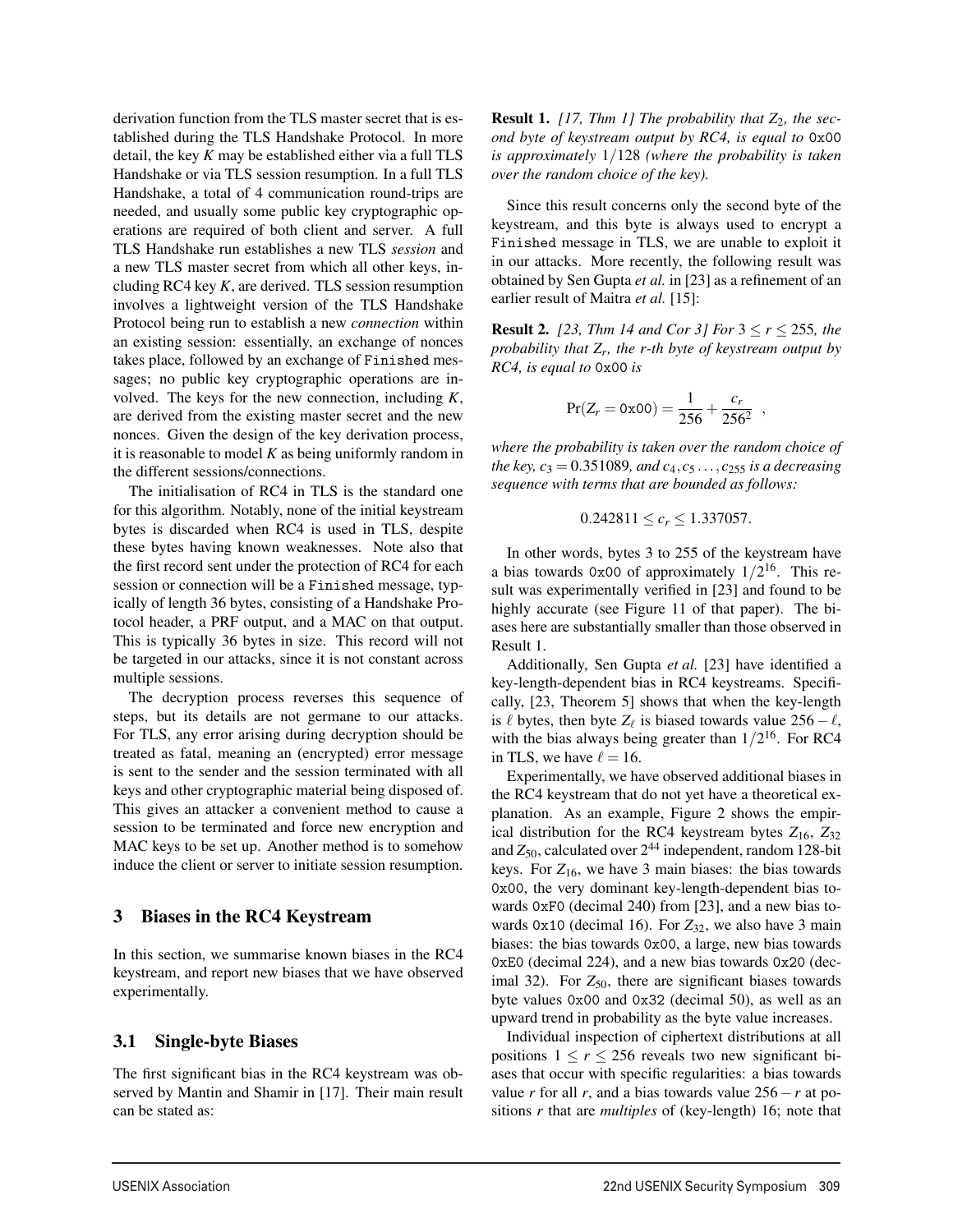

Figure 2: Measured distributions of RC4 keystream bytes  $Z_{16}$  (top),  $Z_{32}$  (middle), and  $Z_{50}$  (bottom).

the latter finding both confirms and extends the results from [23]. Both of these new biases were also observed by Isobe *et al.* [13], with a theoretical explanation being given for the bias towards *r*. Figure 3 shows the estimated strength of these biases in comparison with the strength of the bias towards 0x00 for the keystream bytes  $Z_1, \ldots, Z_{256}$ . The estimates are based on the empirical distribution of the RC4 keystream bytes, calculated over  $2^{44}$  random 128-bit RC4 keys. We note that the keylength dependent bias dominates the other two biases until position  $Z_{112}$ , and that the bias of  $Z_r$  towards r dominates the bias towards 0x00 observed by [15] between positions  $Z_5$  and  $Z_{31}$ , except for byte  $Z_{16}$  where the bias towards 0x00 is slightly stronger.

Furthermore, for the first keystream byte  $Z_1$ , we have observed a bias *away* from value 0x81 (decimal 129) in the addition to the known bias away from value 0x00. This additional bias is not consistent with the recent results of Sen Gupta *et al.* [23] who provide a theoretical treatment of the distribution of  $Z_1$ . The disparity likely arises because Sen Gupta *et al.* work with 256 byte keys, while our work is exclusively concerned with 128-bit (16-byte) keys as used in TLS; in other words, our observed bias in  $Z_1 = 0 \times 81$  seems to be key-lengthdependent. Finally, our computations have revealed a number of other, smaller biases in the initial bytes of the RC4 keystream.



Figure 3: Measured strength of the bias towards 0x00 (green), the bias towards value  $r$  in  $Z_r$  (blue), and the keylength dependent bias towards byte value 256 − *r* (red) for keystream bytes  $Z_1, \ldots, Z_{256}$ , based on keystreams generated by  $2^{44}$  independent random keys. Note that the large peak for the 0x00 bias in  $Z_2$  extends beyond the bounds of the graph and is not fully shown for illustrative purposes.

#### 3.2 Multi-byte Biases

Besides the single-byte biases highlighted above, several multi-byte biases have been identified in the RC4 keystream. In contrast to the single-byte biases, most of the identified multi-byte biases are "long term" biases which appear periodically at regular intervals in the keystream.

The most extensive set of multi-byte biases was identified by Fluhrer and McGrew [12] who analyzed the distribution of pairs of byte values for consecutive keystream positions  $(Z_r, Z_{r+1}), r \ge 1$ . More precisely, they estimated the distribution of consecutive keystream bytes for scaled-down<sup>8</sup> versions of RC4 by assuming an idealized internal state of RC4 in which the permutation  $S$  and the internal variable *j* are random (see Figure 1), and then extrapolated the results to standard RC4.

The reported biases for standard RC4 are listed in Table 1. Note that all biases are dependent on the internal variable *i* which is incremented (modulo 256) for each keystream byte generated. It should also be noted that, due to the assumption that  $S$  and  $j$  are random, the biases cannot be expected to hold for the initial keystream bytes. However, this idealization becomes a close approximation to the internal state of RC4 after a few invocations of the RC4 keystream generator, [12].

We experimentally verified the Fluhrer-McGrew biases by analysing the output of  $2^{10}$  RC4 instances using 128-bit keys and generating  $2^{40}$  keystream bytes each. For each keystream, the initial 1024 bytes were dropped. Based on this data, we found the biases from [12] to be accurate, also for 128-bit keys. This is in-line with the

6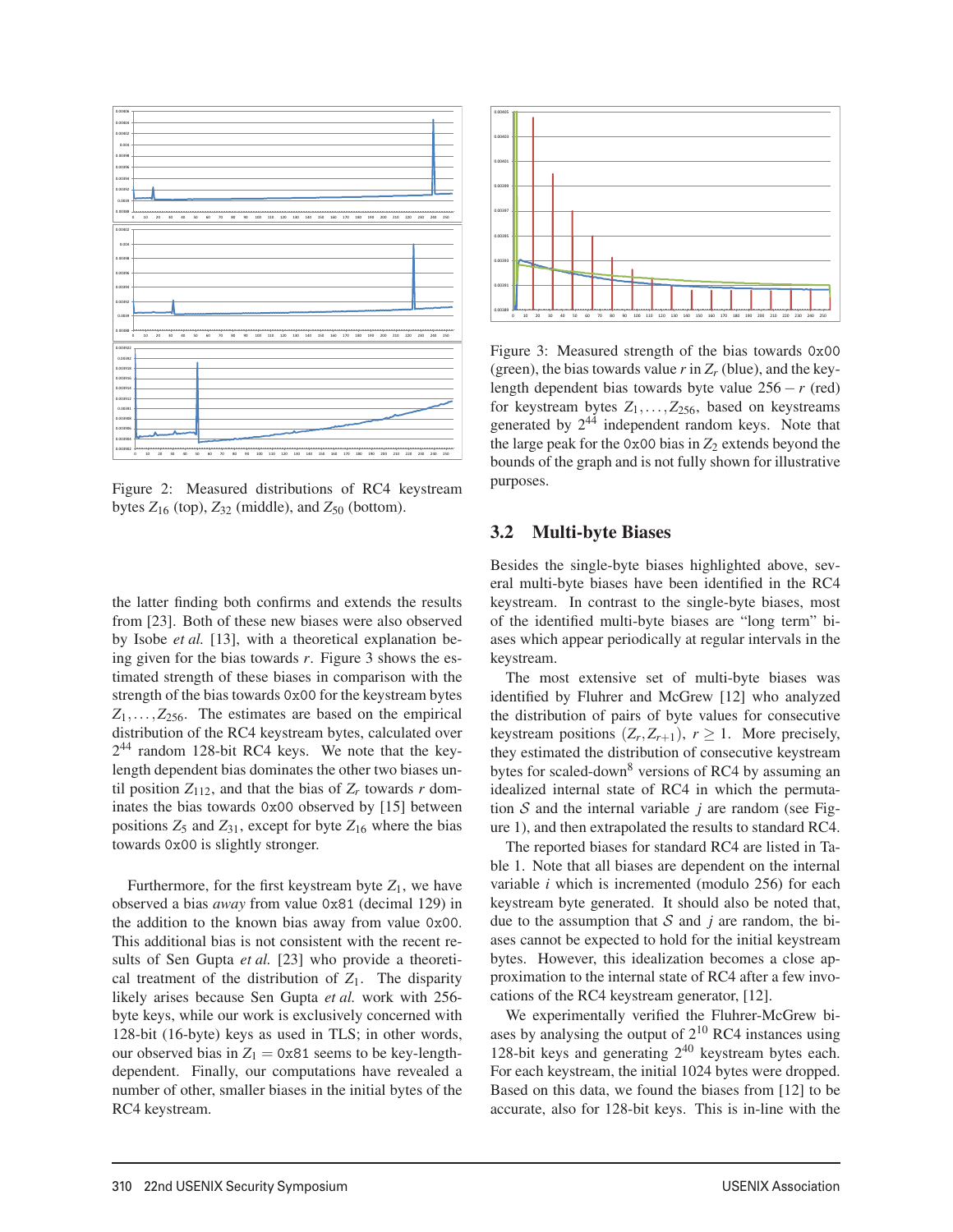experiments and observations reported in [12]. Furthermore, we did not identify any additional significant long term biases for consecutive keystream bytes which are repeated with a periodicity that is a proper divisor of 256. Hence, for the purpose of implementing the attack presented in Section 4.2, we assume that the biases identified in [12] are the only existing long term biases for consecutive keystream bytes, and that all other pairs of byte-values are uniformly distributed.

| Byte pair      | Condition on i            | Probability         |
|----------------|---------------------------|---------------------|
| (0,0)          | $i=1$                     | $2^{-16}(1+2^{-9})$ |
| (0,0)          | $i \neq 1,255$            | $2^{-16}(1+2^{-8})$ |
| (0,1)          | $i \neq 0,1$              | $2^{-16}(1+2^{-8})$ |
| $(i+1,255)$    | $i \neq 254$              | $2^{-16}(1+2^{-8})$ |
| $(255, i+1)$   | $i \neq 1,254$            | $2^{-16}(1+2^{-8})$ |
| $(255, i + 2)$ | $i \neq 0, 253, 254, 255$ | $2^{-16}(1+2^{-8})$ |
| (255,0)        | $i = 254$                 | $2^{-16}(1+2^{-8})$ |
| (255,1)        | $i = 255$                 | $2^{-16}(1+2^{-8})$ |
| (255, 2)       | $i = 0, 1$                | $2^{-16}(1+2^{-8})$ |
| (129, 129)     | $i=2$                     | $2^{-16}(1+2^{-8})$ |
| (255, 255)     | $i \neq 254$              | $2^{-16}(1-2^{-8})$ |
| $(0, i+1)$     | $i \neq 0,255$            | $2^{-16}(1-2^{-8})$ |

Table 1: Fluhrer-McGrew biases for consecutive pairs of byte values. In the table, *i* is the internal variable of the RC4 keystream generation algorithm (see Section 2.1).

Independently of [12], Mantin [16] identified a positive bias towards the pattern *AB*S*AB*, where *A* and *B* represent byte values and  $S$  is a short string of bytes (possibly of length 0). The shorter the string  $S$  is, the more significant is the bias. Additionally, Sen Gupta *et al.* [23] identified a bias towards the byte values (0,0) for keystream positions  $(Z_r, Z_{r+2})$ , separated by any single keystream byte for  $r \geq 1$ . However, we do not make use of these biases in the attacks presented in this paper.

### 4 Plaintext Recovery Attacks

For the purpose of exposition, we first explain how the broadcast attack by Maitra *et al.* [15] and Sen Gupta *et al.* [23] is meant to work. Suppose byte  $Z_r$  of the RC4 keystream has a dominant bias towards value 0x00. As RC4 encryption is defined as  $C_r = P_r \oplus Z_r$ , the corresponding ciphertext byte *Cr* has a bias towards plaintext byte  $P_r$ . Thus, obtaining sufficiently many ciphertext samples *Cr* for a fixed plaintext *Pr* allows inference of *Pr* by a majority vote:  $P_r$  is equal to the value of  $C_r$  that occurs most often. This is the core idea of Algorithm 3 that we reproduce from [15, 23]. Let *S* denote the number of ciphertexts available to the attacker and, for all  $1 \leq j \leq S$ , let  $C_{j,r}$  denote the *r*-th byte of ciphertext  $C_j$ . For a fixed position *r*, Algorithm 3 runs through all *j*, and in each iteration increments one out of 256 counters,

Algorithm 3: Basic plaintext recovery attack

**input** : *S* independent encryptions  $(C_j)_{1 \leq j \leq S}$  of fixed plaintext *P*, position *r* output: estimate  $P_r^*$  for plaintext byte  $P_r$ begin  $N_{0x00} \leftarrow 0, \ldots, N_{0xFF} \leftarrow 0$ for  $j = 1$  to *S* do  $N_{C_{j,r}} \leftarrow N_{C_{j,r}} + 1$  $P_r^* \leftarrow \argmax_{\mu \in \{\texttt{0x00},...,\texttt{0xFF}\}}N_{\mu}$ 

namely the one that corresponds to value  $C_{i,r}$ . After processing all ciphertexts, the character corresponding to the largest counter in the obtained histogram is the output of the algorithm.

The algorithm is tailor-made for plaintext recovery in the case described by Result 2: it assumes that the largest bias in the RC4 keystream is towards 0x00. However, it is highly likely to fail to reliably suggest the correct plaintext byte *Pr* if the RC4 keystream has, in position *r*, additional biases of approximately the same size (or larger) as the bias towards 0x00. Such additional biases would simply be misinterpreted as the bias towards 0x00 and hence falsify the result. As we observed in Section 3.1 (and Figure 3), several other quite strong biases in the RC4 keystream do indeed exist. This clearly invalidates Algorithm 3 for practical use.

### 4.1 Our Single-byte Bias Attack

We propose a plaintext-recovery algorithm that takes into account *all* possible single-byte RC4 biases at the same time, along with their strengths. The idea is to first obtain a detailed picture of the distributions of RC4 keystream bytes  $Z_r$ , for all positions  $r$ , by gathering statistics from keystreams generated using a large number of independent keys  $(2^{44}$  in our case). That is, for all r, we (empirically) estimate

$$
p_{r,k} := Pr(Z_r = k), \quad k = 0x00,...,0xFF
$$
,

where the probability is taken over the random choice of the RC4 encryption key (i.e., 128 bit keys in the TLS case). Using these biases  $p_{rk}$ , in a second step, plaintext can be recovered with optimal accuracy using a maximum-likelihood approach, as follows.

Suppose we have *S* ciphertexts  $C_1, \ldots, C_S$  available for our attack. For any fixed position *r* and any candidate plaintext byte  $\mu$  for that position, vector  $(N_{0x00}^{(\mu)},...,N_{0xFF}^{(\mu)})$  with

$$
N_k^{(\mu)} = |\{j \mid C_{j,r} = k \oplus \mu\}_{1 \le j \le S}| \qquad (\text{0x00} \le k \le \text{0xFF})
$$

represents the distribution on  $Z_r$  required to obtain the observed ciphertexts  $\{C_{j,r}\}_{1\leq j\leq S}$  by encrypting  $\mu$ . We

1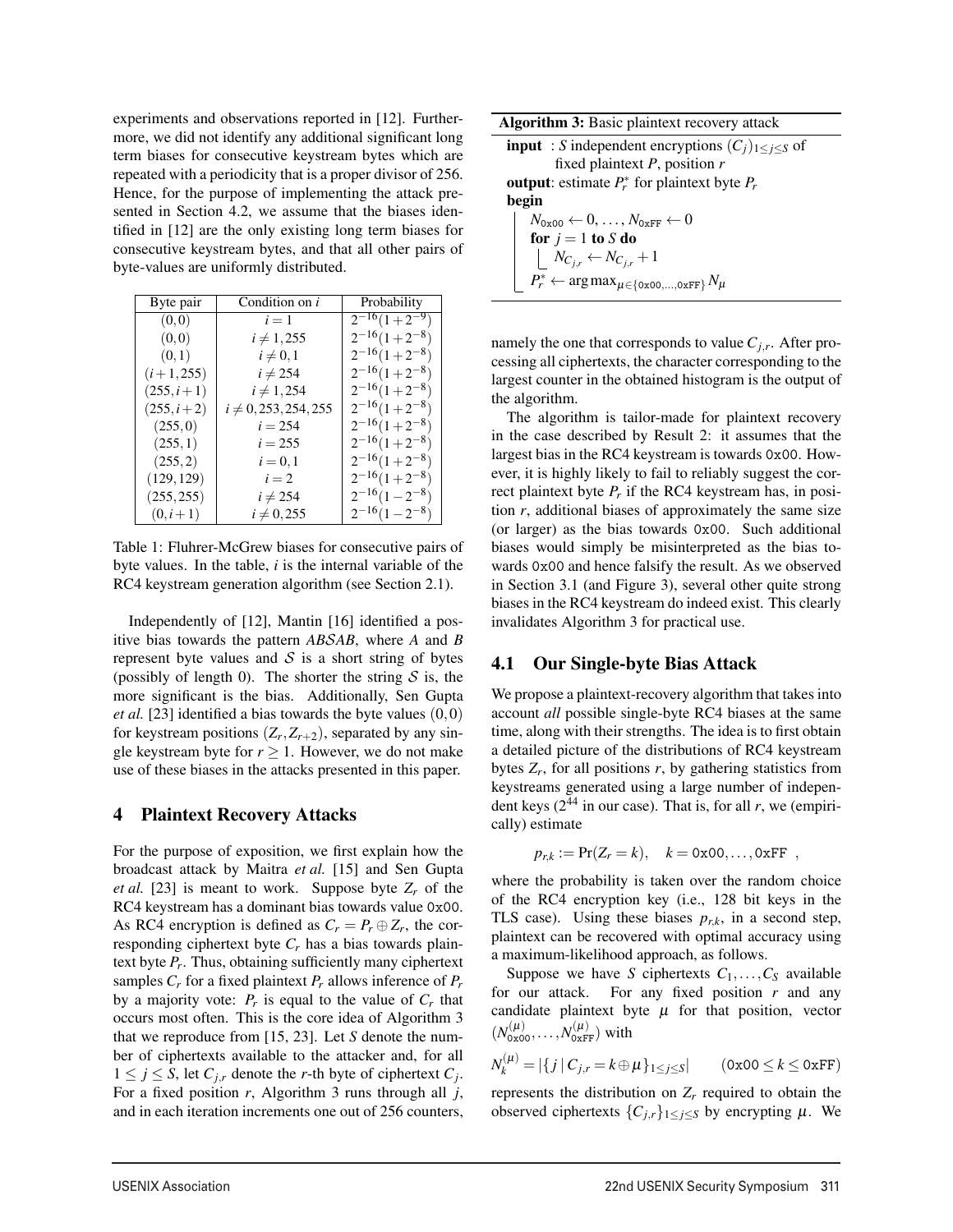Algorithm 4: Single-byte bias attack

**input** : *S* independent encryptions  $\{C_j\}_{1\leq j\leq S}$  of fixed plaintext *P*, position *r*, keystream distribution  $(p_{rk})_{0 \ge 00 \le k \le 0 \le \text{FF}}$  at position *r* output: estimate  $P_r^*$  for plaintext byte  $P_r$ begin  $N_{0x00} \leftarrow 0, \ldots, N_{0xFF} \leftarrow 0$ for  $j = 1$  to  $S$  do  $N_{C_{j,r}} \leftarrow N_{C_{j,r}} + 1$ for  $\mu = 0x00$  to 0xFF do for  $k = 0x00$  to  $0xFF$  do  $N_k^{(\mu)} \leftarrow N_{k\oplus\mu}$  $\lambda_\mu \leftarrow \sum_{k=0\text{x00}}^{0 \text{xFF}} N_k^{(\mu)} \log p_{r,k}$  $P_r^* \leftarrow \argmax_{\mu \in \{\text{ox00},...,\text{OxFF}\}} \lambda_\mu$ return *P*∗ *r*

compare these *induced* distributions (one for each possible  $\mu$ ) with the accurate distribution  $p_{r,0x00}, \ldots, p_{r,0xFF}$ and interpret a close match as an indication for the corresponding plaintext candidate  $\mu$  being the correct one, i.e.,  $P_r = \mu$ . More formally, we observe that the probability  $\lambda_{\mu}$  that plaintext byte  $\mu$  is encrypted to ciphertext bytes  ${C_{j,r}}_{1 \leq j \leq S}$  follows a multinomial distribution and can be precisely calculated as

$$
\lambda_{\mu} = \frac{S!}{N_{0x00}^{(\mu)}! \cdots N_{0xFF}^{(\mu)}} \prod_{k \in \{0x00,\dots,0xFF\}} p_{r,k}^{N_k^{(\mu)}} \quad . \tag{1}
$$

By computing  $\lambda_{\mu}$  for all 0x00  $\leq \mu \leq$  0xFF and identifying  $\mu$  such that  $\lambda_{\mu}$  is largest, we determine the (optimal) maximum-likelihood plaintext byte value. Algorithm 4 specifies the details of the described single-byte bias attack, including the optimizations discussed next.

Observe that, for each fixed position *r* and set of ciphertexts  $\{C_{j,r}\}_{1 \leq j \leq S}$ , values  $N_k^{(\mu)}$  can be computed from values  $N_k^{(\mu')}$  by equation  $N_k^{(\mu)} = N_{k \oplus \mu' \oplus \mu}^{(\mu')}$ , for all *k*. In other words, vectors  $(N_{0x00}^{(\mu)},...,N_{0xFF}^{(\mu)})$  and  $(N_{0x00}^{(\mu')},...,N_{0xFF}^{(\mu')})$  are permutations of each other; by consequence, term  $S!/(N_{0x00}^{(\mu)}! \cdots N_{0xFF}^{(\mu)})$  in equation (1) can safely be ignored when determining the largest  $\lambda_{\mu}$ . Furthermore, computing and comparing  $log(\lambda_{\mu})$  instead of  $\lambda_{\mu}$  makes the computation slightly more efficient.

### 4.2 Our Double-byte Bias Attack

As we have seen, Algorithm 4 allows the recovery of the initial 256 bytes of plaintext when multiple encryptions under different keys are observed by the attacker. In the following, we describe an algorithm which allows the recovery of plaintext bytes at *any* position in the plaintext.

8

Furthermore, the algorithm does not require the plaintext to be encrypted under many different keys but works equally well for plaintexts repeatedly encrypted under a *single* key.

Our algorithm is based on biases in the distribution of consecutive bytes  $(Z_r, Z_{r+1})$  of the RC4 keystream that occur as long term biases, i.e., that appear periodically at regular intervals in the keystream. As described in Section 3, we empirically measured the biases which are repeated with a period of 256 bytes. However, in 2<sup>50</sup> experimentally generated keystream bytes we observed no significant new biases besides those already identified by Fluhrer and McGrew [12]; for the purpose of constructing our algorithm, we hence use the biases described in Table 1 and assume that all other consecutive byte pairs are equally likely to appear in the keystream. In other words, we assume that we have accurate estimates  $p_{r,k_1,k_2}$ such that

$$
p_{r,k_1,k_2} = \Pr[(Z_r, Z_{r+1}) = (k_1, k_2)]
$$

for  $1 \le r \le 256$  and  $0 \times 00 \le k_1, k_2 \le 0 \times \text{FF}$ , where the probability is taken over all possible configurations of the internal state  $S$  and the index  $j$  of the RC4 keystream generation algorithm.<sup>9</sup> Note that, since these probabilities express biases that are repeated with a period of 256 bytes, we have  $p_{r,k_1,k_2} = p_{(r \mod 256),k_1,k_2}$  for all  $r, k_1, k_2.$ 

Let *L* be an integer multiple of 256. In the following description of our plaintext recovery algorithm, we assume that a fixed *L*-byte plaintext  $P = P_1 || \cdots || P_L$  is encrypted repeatedly under a single key, i.e., we consider a ciphertext *C* obtained by encrypting  $P|| \cdots ||P$ . (In fact, it is sufficient for our attack that the target plaintext bytes form a subsequence of consecutive bytes that are constant across blocks of  $L$  bytes.) Let  $C_i$  denote the substring of *C* corresponding to the encryption of the *j*-th copy of *P*, and let  $C_{j,r}$  denote the *r*-th byte of  $C_j$  (i.e., *C*<sub>*j*</sub>,*r* corresponds to byte  $(j - 1) \cdot L + r$  of *C*).

Given this setting, it seems reasonable to take an approach towards plaintext recovery similar to that of Algorithm 4: for each position  $r$ , the most likely plaintext pair  $(\mu_r, \mu_{r+1})$  could be computed from the ciphertext bytes  $\{(C_{j,r}, C_{j,r+1})\}_{1 \leq j \leq S}$  and the probability estimates  ${p_{r,k_1,k_2}}$ <sub>0x00≤ $k_1,k_2$ ≤0xFF. In other words, a plaintext can-</sub> didate would be obtained by splitting ciphertexts *C* into byte pairs and individually computing the most likely corresponding plaintext pairs.

However, by considering overlapping byte pairs, it is possible to construct a more accurate estimate of the likelihood of a plaintext candidate being correct than by just considering the likelihood of individual byte-pairs. More specifically, for any plaintext candidate  $P' = \mu_1 || \cdots || \mu_L$ we compute an estimated likelihood  $\lambda_{P'} = \lambda_{\mu_1 | \dots | \mu_I}$  for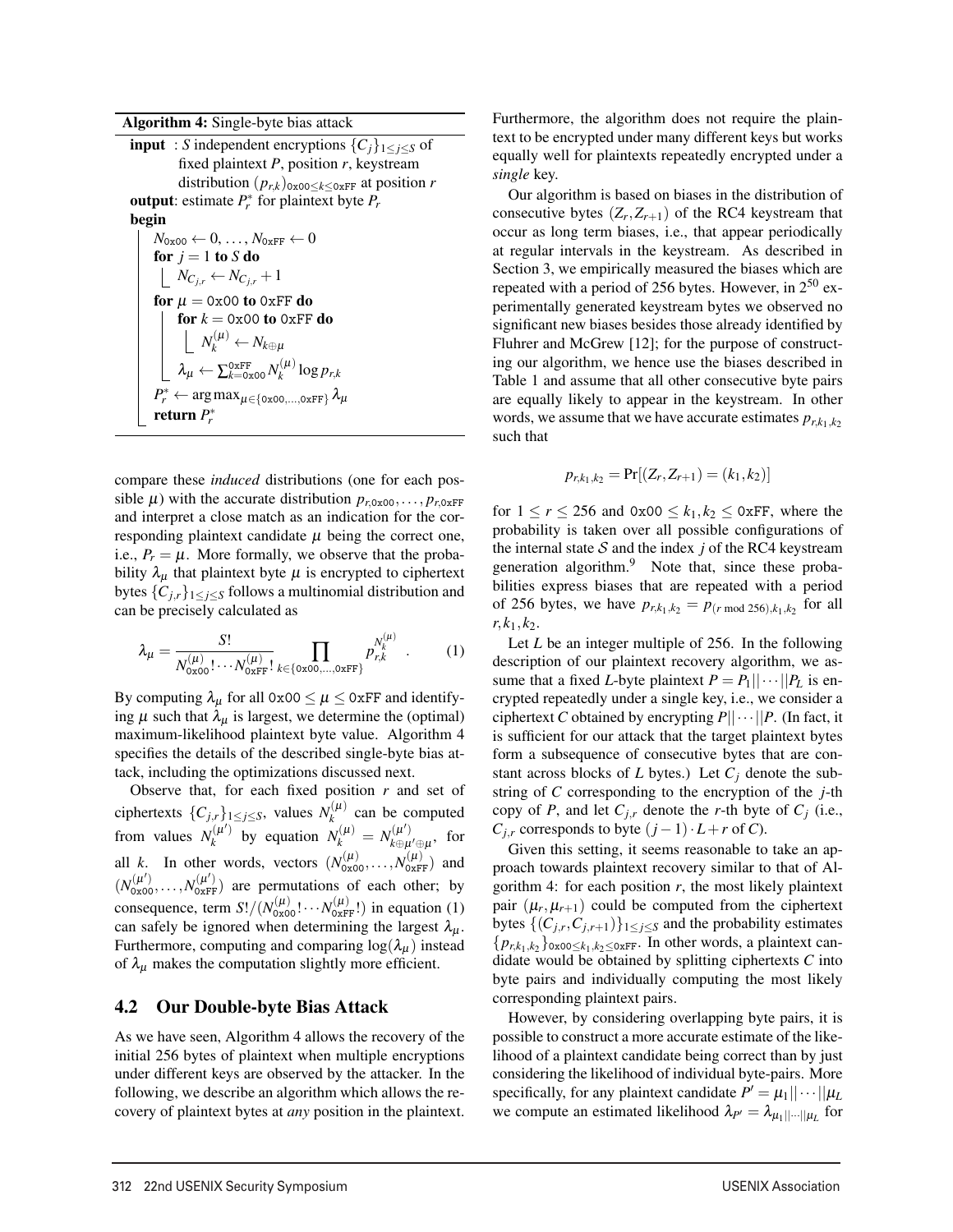*P*<sup> $\prime$ </sup> being correct via the recursion

$$
\lambda_{\mu_1||\cdots||\mu_{\ell-1}||\mu_{\ell}} = \delta_{\mu_{\ell}|\mu_{\ell-1}} \cdot \lambda_{\mu_1||\cdots||\mu_{\ell-1}} \qquad (\ell \leq L), \quad (2)
$$

where  $\delta_{\mu_{\ell}|\mu_{\ell-1}}$  denotes the probability that  $P_{\ell} = \mu_{\ell}$ assuming  $P_{\ell-1} = \mu_{\ell-1}$ , and  $\lambda_{\mu_1||\cdots||\mu_{\ell-1}}$  is the estimated likelihood of  $\mu_1||\cdots||\mu_{\ell-1}$  being the correct  $(\ell - 1)$ -length prefix of *P*. We show below how values  $\delta_{\mu_{\ell}|\mu_{\ell-1}}$  can be computed given the ciphertext bytes  $\{(C_{j,\ell-1}, C_{j,\ell})\}_{1 \leq j \leq S}$  and the probability estimates { $p_{\ell-1,k_1,k_2}$ }<sub>0x00≤ $k_1,k_2$ ≤0xFF</sub>. Note that, by rewriting equation (2) and assuming that  $\lambda_{\mu_1} = Pr[P_1 = \mu_1]$  is accurately known, we obtain likelihood estimate  $\lambda_{P'} = Pr[P_1 =$  $\mu_1]\prod_{\ell=2}^L \delta_{\mu_\ell|\mu_{\ell-1}}.$ 

Our algorithm computes the plaintext candidate *P*∗ =  $\mu_1||\cdots||\mu_L$  which maximizes the estimated likelihood λ<sub>*P*∗</sub>. This is done by exploiting the following easyto-see optimality-preserving property: for all prefixes  $|\mu_1||\cdots||\mu_\ell$  of  $P^*$ ,  $\ell \leq L$ , we have that  $\lambda_{\mu_1||\cdots||\mu_{\ell-1}}$  is the largest likelihood among all  $(\ell-1)$ -length plaintext candidates with  $\mu_{\ell-1}$  as the last byte.

The basic idea of our algorithm is to iteratively construct  $P^*$  by considering the prefixes of  $P^*$  with increasing length. As just argued, these correspond to the (partial) plaintext candidates with the highest likelihood and a specific choice of the last byte value. However, when computing a candidate for a length  $\ell \leq L$ , it is not known in advance what the specific value of the last byte  $\mu_{\ell}$  should be. Our algorithm hence computes the most likely partial plaintext candidates for *all* possible values of  $\mu_{\ell}$ . More specifically, for each  $(\ell - 1)$ length partial candidate  $\mu_1||\cdots||\mu_{\ell-1}$  and any value  $\mu_{\ell}$ , we compute the likelihood of the  $\ell$ -length plaintext candidate  $\mu_1 || \cdots || \mu_{\ell-1} || \mu_{\ell}$  via equation (2) as  $\lambda_{\mu_1 || \cdots || \mu_{\ell}} =$  $\delta_{\mu_{\ell}|\mu_{\ell-1}} \cdot \lambda_{\mu_1|\cdots||\mu_{\ell-1}}$ . Due to the optimality-preserving property, the string  $\mu_1||\cdots||\mu_\ell$  with the highest likelihood will correspond to the most likely plaintext candidates of length  $\ell$  with the last byte  $\mu_{\ell}$ . This guarantees that the  $\ell$ -length prefix of (optimal)  $P^*$  will be among the computed candidates and, furthermore, when the length of *P*∗ is reached, that *P*∗ itself will be obtained.

To initialize the above process, the algorithm assumes that the first plaintext byte  $\mu_1$  of *P* is known with certainty, i.e.,  $\lambda_{\mu_1} = 1$  (this can, for example, be assumed if the attack is used to recover HTTP cookies from an encrypted HTTP(S) header). Likewise, the algorithm assumes that the last byte  $\mu_L$  of *P* is known, i.e.,  $\lambda_{\mu} = 1$ (also this is the case when recovering HTTP cookies). This leads to a single  $\mu_L$  being used in the last iteration of the above process which will then return the most likely plaintext candidate *P*∗. (See Remark 1 for how the algorithm can be modified to work without these assumptions.)

It remains to show the details of how  $\delta_{\mu_{i+1}|\mu_i}$  can be computed. This is done similarly to the This is done similarly to the

9

maximum-likelihood computation of the probability estimate used in Algorithm 4. More precisely, each combination of index *i*, pair  $(\mu_i, \mu_{i+1})$ , and ciphertext bytes  $\{(C_{j,i}, C_{j,i+1})\}_{1 \leq j \leq S}$  induces a distribution on the keystream bytes { $(Z_{(j-1)L+i}, Z_{(j-1)L+i+1})$ }<sub>1≤*j*≤*S*</sub>. The latter can be represented as a vector  $(N_{i.0x00,0x00},...,N_{i.0xFF,0xFF}),$ where

$$
N_{i,k_1,k_2} = |\{j | (C_{j,i}, C_{j,i+1}) = (k_1 \oplus \mu_i, k_2 \oplus \mu_{i+1})\}_{1 \leq j \leq S}|.
$$

As in Section 4.1, we see that this vector follows a multinomial distribution, and that the probability that  $(N_{i,0x00,0x00},...,N_{i,0xFF,0xFF})$  will arise (i.e., the probability that  $(\mu_i, \mu_{i+1})$  corresponds to the *i*-th and the  $(i+1)$ -th plaintext bytes) is given by

$$
Pr[P_i = \mu_i \wedge P_{i+1} = \mu_{i+1} | C] = (3)
$$

$$
\frac{S!}{N_{i,0x00,0x00}! \cdots N_{i,0xFF,0xFF}!} \prod_{k_1,k_2 \in \{0x00,\ldots,0xFF\}} p_{i,k_1,k_2}^{N_{i,k_1,k_2}}.
$$

We can now compute  $\delta_{\mu_{i+1}|\mu_i}$  as

$$
\delta_{\mu_{i+1}|\mu_i} = \Pr[P_{i+1} = \mu_{i+1} | P_i = \mu_i \wedge C]
$$
  
= 
$$
\frac{\Pr[P_i = \mu_i \wedge P_{i+1} = \mu_{i+1} | C]}{\Pr[P_i = \mu_i | C]}.
$$
 (4)

We assume that no significant single-byte biases are present in the keystream, i.e., that  $Pr[P_i = \mu_i | C]$  is uniform over the possible plaintext values  $\mu_i$ . Under this condition, since the term will stay invariant for all plaintext candidates, we can ignore the contribution of factor  $1/Pr[P_i = \mu_i | C]$  in (4), when comparing probability estimates. This is likewise the case for the terms  $S!/(N_{i.0x00,0x00},\ldots,N_{i.0xFF,0xFF})$  in (3), due to similar observations as made for Algorithm 4.

We combine the results of the discussion from the preceeding paragraphs, including the proposed optimizations, to obtain our double-byte bias attack in Algorithm 5.

*Remark* 1*.* The above assumption, that the first and last byte of the plaintext *P* is known, can easily be avoided. Specifically, if the first byte is unknown, Algorithm 5 can be initialized by computing, for each possible value  $\mu_2$ , the most likely pairs  $(\mu_1, \mu_2)$ . This can be done based on the ciphertext bytes  $\{(C_{j,1}, C_{j,2})\}_{1 \leq j \leq S}$  and the probability estimates  $\{p_{1,k_1,k_2}\}_{0 \ge 0 \le k_1,k_2 \le 0 \le \text{RFF}}$ . Likewise, if the last byte is unknown, the algorithm will identify *P*∗ as the plaintext candidate with the highest likelihood estimate among the computed plaintext candidates of length *L*. Note, however, that knowing the first and last plaintext byte will lead to a more accurate likelihood estimate and will thereby increase the success rate of the algorithm.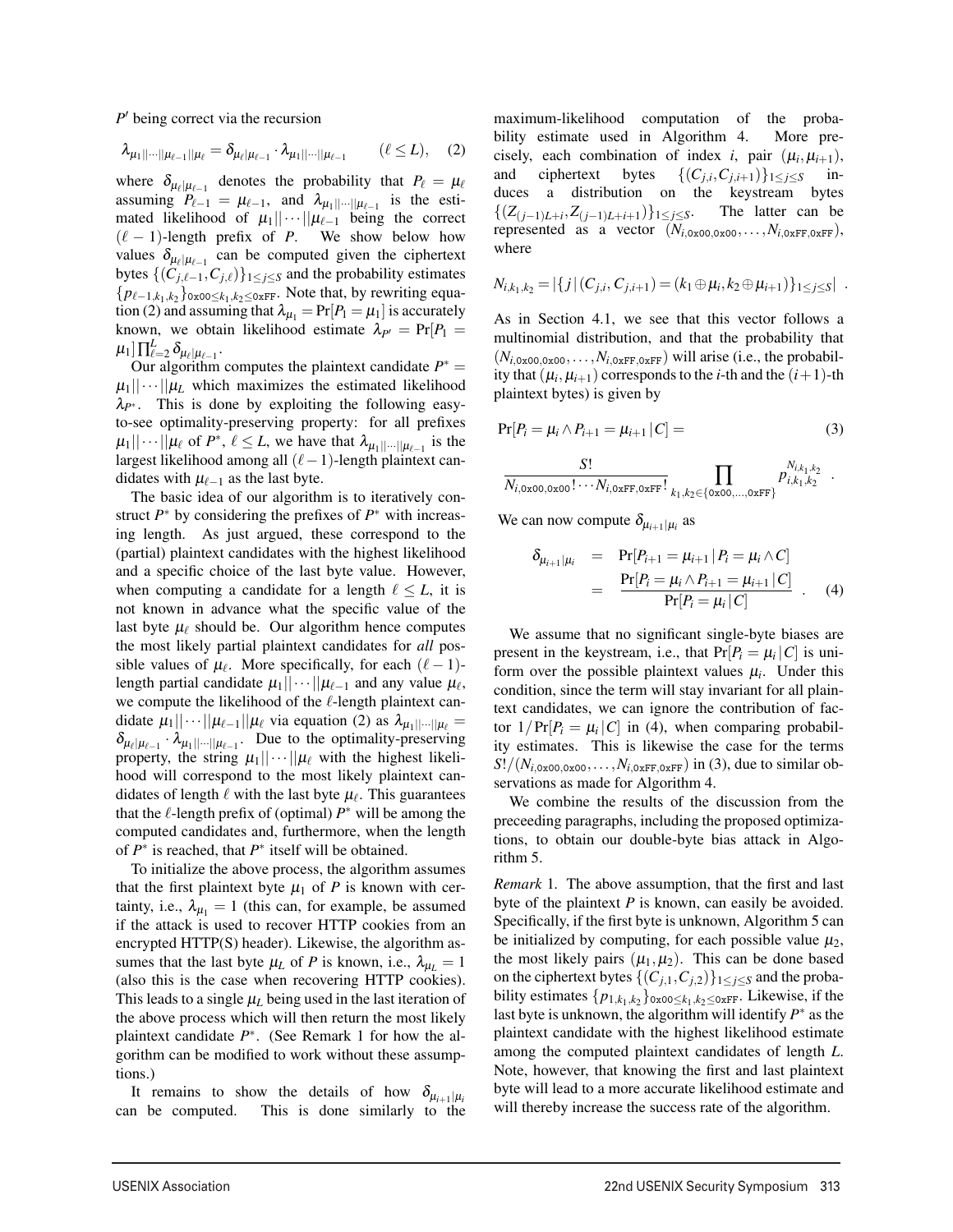Algorithm 5: Double-byte bias attack

input : *C* – encryption of *S* copies of fixed plaintext *P*  $(C<sub>i,r</sub>$  denotes the *r*-th byte of the substring of *C* encrypting the *j*-th copy of *P*) *L* – length of *P* in bytes (must be a multiple of 256)  $\mu_1$  and  $\mu_L$  – the first and last byte of *P* {*pr*,*k*1,*k*<sup>2</sup> }1≤*r*≤*L*−1,0x00≤*k*1,*k*2≤0xFF – keystream distribution output: estimate *P*∗ for plaintext *P* **notation**: let  $\max_2(Q)$  denote  $(P, \lambda) \in Q$  such that  $\lambda \geq \lambda' \forall (P', \lambda') \in Q$ begin *N*(*r*,*k*<sub>1</sub>,*k*<sub>2</sub>) ← 0 for all  $1 \le r < L$ , 0x00 ≤ *k*<sub>1</sub>, *k*<sub>2</sub> ≤ 0xFF for  $j = 1$  to *S* do for  $r = 1$  to  $L - 1$  do  $N(r, C_{j,r}, C_{j,r+1}) \leftarrow N(r, C_{j,r}, C_{j,r+1}) + 1$  $Q \leftarrow \{(\mu_1, 0)\}$ for *r* = 1 to *L* − 2 do<br> $\left| \right.$   $Q_{ext}$  ← {} // List of plaintext candidates of length  $r+1$ for  $\mu_{r+1} = 0 \times 00$  to 0xFF do  $Q_{\mu_{r+1}} \leftarrow \{\}$  // List of plaintext candidates ending with  $\mu_{r+1}$ for each  $(P', \lambda_{P'}) \in Q$  do  $P' \rightarrow \mu_1 || \cdots || \mu_r$  $\lambda_{P^{\prime}||\mu_{r+1}} \leftarrow \lambda_{P^{\prime}} + \sum_{k_1=0}^{0 \text{xFF}} \sum_{k_2=0}^{0 \text{xFF}} \lambda_{(r,k_1 \oplus \mu_r,k_2 \oplus \mu_{r+1})} \cdot \log p_{(r,k_1,k_2)}$  $Q_{\mu_{r+1}} \leftarrow Q_{\mu_{r+1}} \cup \{(P^{\prime} || \mu_{r+1}, \lambda_{P^{\prime} || \mu_{r+1}})\}$  $Q_{ext} \leftarrow Q_{ext} \cup \{\max_2(Q_{\mu_{r+1}})\}$  $Q \leftarrow Q_{ext}$  $Q_{\mu L} \leftarrow \{\}$  // List of plaintext candidates ending with  $\mu_L$ for each  $(P', \lambda_{P'}) \in Q$  do  $P' \rightarrow \mu_1 || \cdots || \mu_{L-1}$  $\lambda_{P'||\mu_L} \leftarrow \lambda_{P'} + \sum_{k_1=0}^{0xFF} \sum_{k_2=0}^{0xFF} \lambda_{k_1,k_2} N_{(r,k_1\oplus\mu_{L-1},k_2\oplus\mu_L)} \cdot \log p_{(r,k_1,k_2)}$  $Q_{\mu_L} \leftarrow Q_{\mu_L} \cup \{(P^\prime || \mu_L, \lambda_{P^\prime || \mu_L})\}$  $(P^*, \lambda_{P^*}) \leftarrow \max_2(Q_{U_L})$ return *P*∗

### 5 Experimental Results

Through simulation, we measured the performance of the single-byte and double-byte bias attacks. We furthermore validated our algorithms in real attack scenarios.

### 5.1 Simulation of Single-byte Bias Attack

We simulated the first plaintext recovery attack described in Section 4. We used RC4 keystreams for  $2^{44}$  random keys to estimate the per-output-byte probabilities  ${p_{rk}}_{1 \leq r \leq 256.0x00 \leq k \leq 0xFF}$ . We then ran the attack in Algorithm  $\overline{4}$  256 times for each of  $S = 2^{24}, 2^{25}, \ldots, 2^{32}$  sessions to estimate the attack's success rate. The results for  $S = 2^{24}, 2^{26}, \ldots, 2^{30}$  are shown in Figures 4–7. In each figure, we show the success rate in recovering the correct plaintext byte versus the position *r* of the byte in the output stream (but recall that, in practice, the first 36 bytes are not interesting as they contain the Finished message). Some notable features of these figures are:

- Even with as few as  $2^{24}$  sessions, some positions of the plaintext are correctly recovered with high probability. The ones with highest probability seem to arise because of the key-length-dependent biases that we observed in positions that are multiples of 16. These large biases make it easier to recover the correct plaintext bytes when compared to other ciphertext positions.
- With  $S = 2^{26}$  sessions, the first 46 plaintext bytes are recovered with rate at least 50% per byte.
- With  $S = 2^{32}$  sessions (not shown here; see [4]), all of the first 256 bytes of output are recovered with rate close to 100%: the rate is at least 96% in all positions, and is 100% for all but 12 positions.

 $\overline{a}$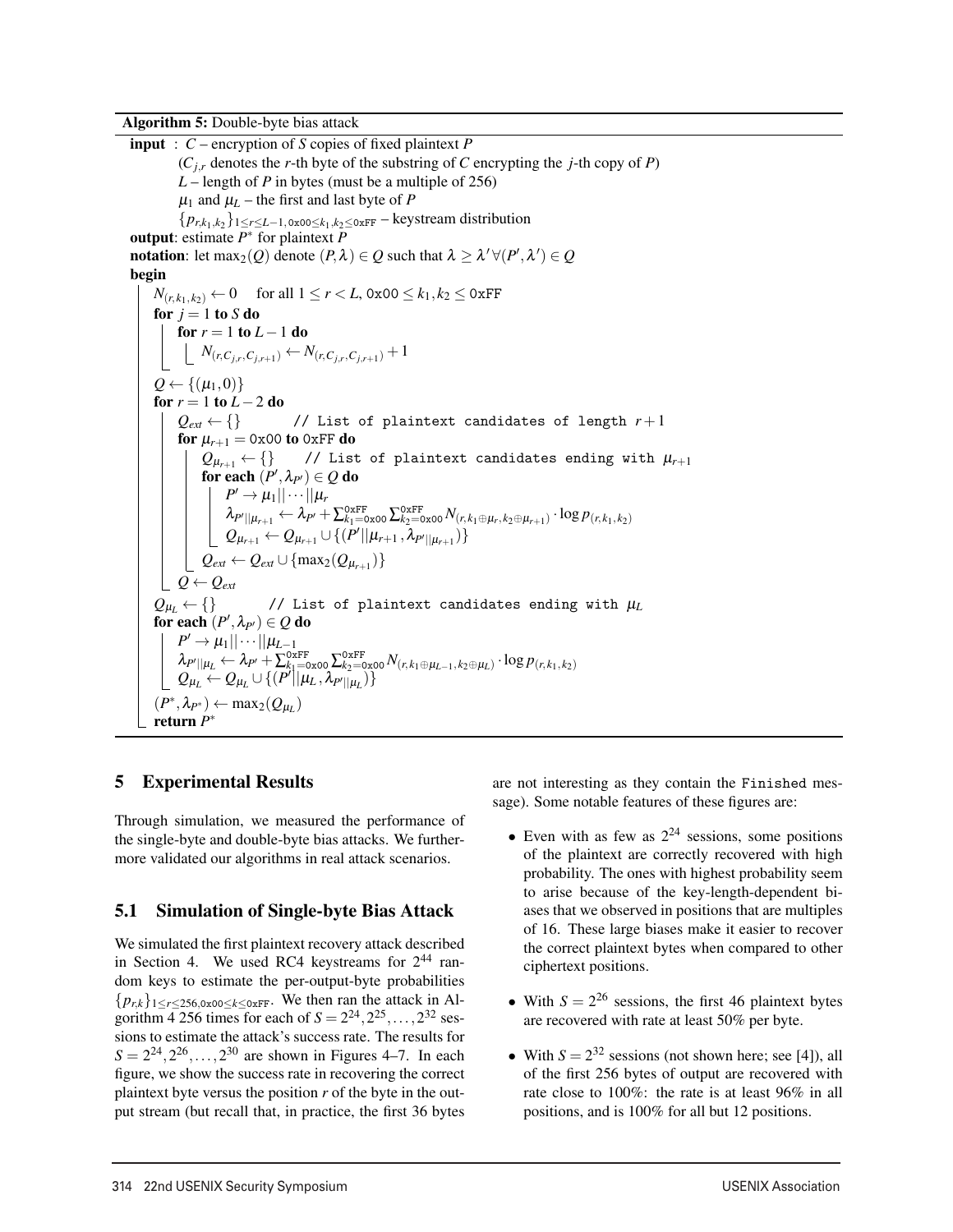

Figure 4: Recovery rate of the single-byte bias attack for  $S = 2^{24}$  sessions for first 256 bytes of plaintext (based on 256 experiments).



Figure 5: Recovery rate of the single-byte bias attack for  $S = 2^{26}$  sessions for the first 256 bytes of plaintext (based on 256 experiments).

• The rate at which bytes are correctly recovered increases steadily as the number of sessions *S* is increased, with all but the last few bytes being reliably recovered already for  $2^{31}$  trials.

Secondly, we executed the recovery attack in a setting where plaintexts are encoded with a 4-bits-per-byte encoding scheme using the characters '0' to '9' and 'a' to 'f'. Such restricted plaintext character sets are routinely used in different applications [4]; for instance, in the popular PHP server-side scripting language, the encoding of HTTP cookies can be limited to a representation with 4 bits per character [20]. We reused the probability estimates  $\{p_{r,k}\}_{1 \leq r \leq 256,0 \geq 00 \leq k \leq 0 \text{KFF}}$  for the RC4 keystream bytes generated for the simulation above, and ran a modified version of Algorithm 4 which takes into account the restricted plaintext space. The modified algorithm was run 256 times for each of  $S =$  $2^{24}$ ,  $2^{25}$ ,...,  $2^{32}$  sessions. The results for  $S = 2^{24}$ ,  $S = 2^{26}$ and  $S = 2^{28}$  are shown in Figures 8–10. For comparison, the figures include the success rate of the original attack



Figure 6: Recovery rate of the single-byte bias attack for  $S = 2^{28}$  sessions for the first 256 bytes of plaintext (based on 256 experiments).



Figure 7: Recovery rate of the single-byte bias attack for  $S = 2^{30}$  sessions for the first 256 bytes of plaintext (based on 256 experiments).

for an unrestricted plaintext space. We note:

- With  $S = 2^{26}$  sessions, the first 112 plaintext bytes are recovered with rate at least 50% per byte. This represents a marked improvement over the case of an unrestricted plaintext space, where only the first 46 bytes were recovered with rate at least 50% per byte.
- With  $S = 2^{24}, \ldots, 2^{28}$  sessions, the recovery attack for the restricted plaintext space has a better success rate than the recovery attack for the unrestricted plaintext space with twice the number of sessions (i.e.  $S = 2^{25}$ ,..., 2<sup>29</sup>) for almost all positions.

#### 5.2 Simulation of Double-byte Bias Attack

We simulated the second plaintext recovery attack based on Algorithm 5. In the simulation, we encrypted  $S =$  $1 \cdot 2^{30}$ ,..., 13  $\cdot 2^{30}$  copies of the same 256-byte plaintext

 $\overline{1}$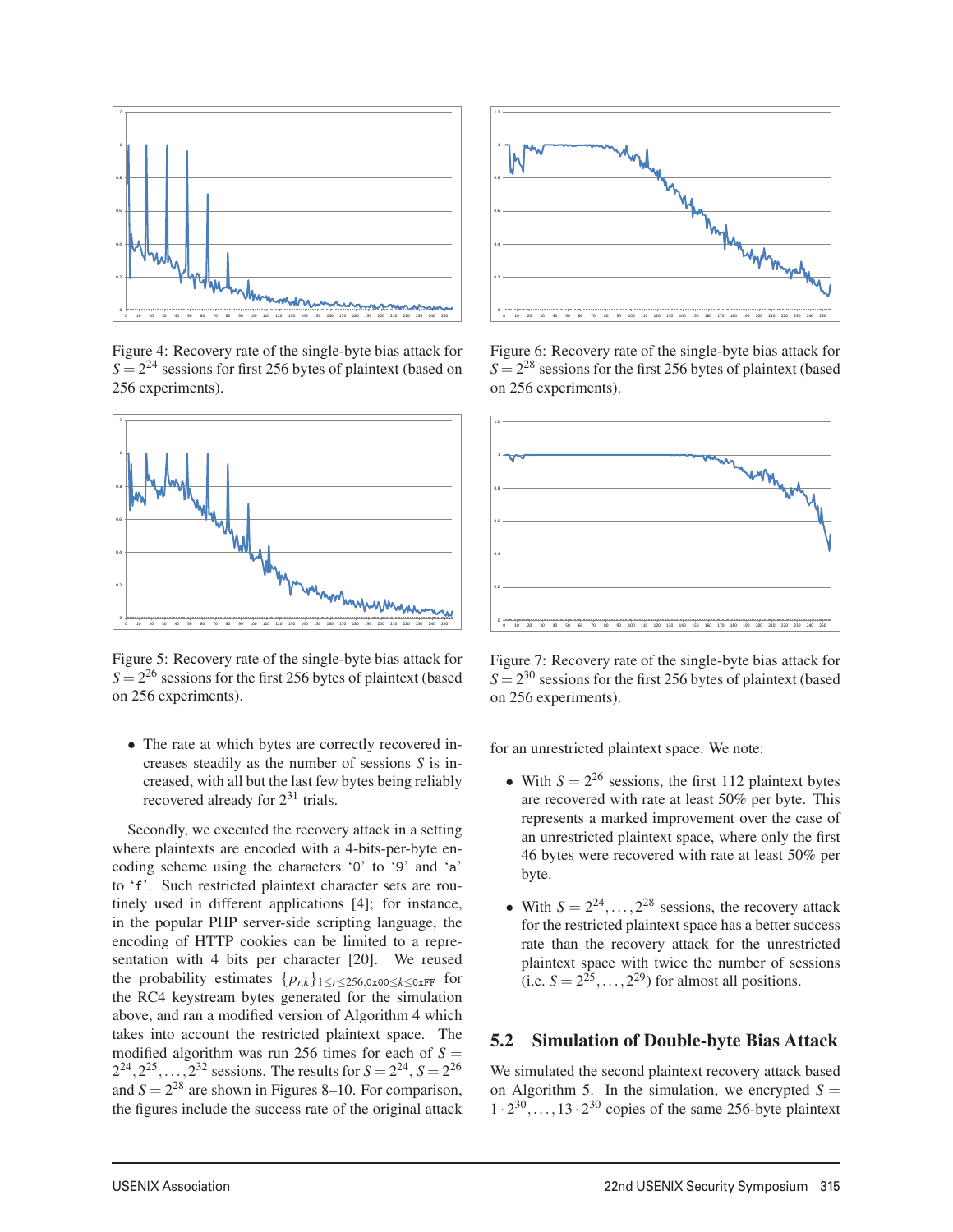

Figure 8: Recovery rates for the restricted plaintext space (red) and the original single-byte bias attack (blue) for  $S = 2^{24}$  sessions (based on 256 experiments).



Figure 9: Recovery rates for the restricted plaintext space (red) and the original single-byte bias attack (blue) for  $S = 2^{26}$  sessions (based on 256 experiments).

and attempted to recover 16 bytes located at a fixed position in the plaintext. More precisely, we simulated an attack in which we assume the first byte of the plaintext is known, the following 16 bytes are the unknown bytes targeted by the attack, and the byte immediately following these is known. The remaining bytes are assumed not to be of interest in the attack. This attack scenario is very similar to the case in which an adversary attempts to recover a cookie value from an HTTP request. Depending on the number of plaintext copies, we used between one and five 128-bit RC4 keys for the encryption $10$ . As highlighted in Section 4.2, we used the biases described by Fluhrer-McGrew [12] to compute the probability estimates  ${p_{r,k_1,k_2}}$ 1≤*r*≤255,0x00≤*k*<sub>1</sub>,*k*<sub>2</sub>≤0xFF</sub> required by Algorithm 5.

The attack was run 128 times for each of  $S = 1$ .  $2^{30}, \ldots, 13 \cdot 2^{30}$  encrypted copies of the plaintext to estimate the success rate of the attack. The results are shown in Figure 11: the dashed line shows the average fraction of successfully recovered plaintext bytes versus the num-

 $\overline{a}$ 



Figure 10: Recovery rates for the restricted plaintext space (red) and the original single-byte bias attack (blue) for  $S = 2^{28}$  sessions (based on 256 experiments).

ber of encrypted plaintexts, whereas the solid line shows the success rate of recovering the full 16-byte plaintext versus the number of encrypted plaintexts. We note:

- With  $S = 6 \cdot 2^{30}$  encrypted copies of the plaintext, more than 50% of the plaintext is correctly recovered on average. Furthermore, in 19% of the 128 trials, the full 16-byte plaintext was recovered.
- With  $S = 8 \cdot 2^{30}$  encrypted copies of the plaintext, the full plaintext is correctly recovered in significantly more than 50% of the 128 trials (more precisely, the full plaintext was recovered in 72% of the trials).
- With  $S = 13 \cdot 2^{30}$  the full plaintext was recovered in all trials.
- The rate at which the full plaintext is correctly recovered increases fairly rapidly after  $S = 5 \cdot 2^{30}$ copies of the plaintext are encrypted, and with  $S =$  $11 \cdot 2^{30}$ , the full plaintext is correctly recovered in nearly all trials (99%).

In addition, similar to Section 5.1, we simulated the attack for plaintexts encoded with a 6-bits-per-byte (base64) and a 4-bits-per-byte encoding scheme. Specifically, we firstly ran a modified version of Algorithm 5 which takes into account the restricted plaintext space by only considering candidate plaintext bytes which correspond to byte-values used in a base64 encoding. Furthermore, we used a plaintext where the 16 bytes targeted by the attack consisted of bytes with a byte-value corresponding to the character 'b', which is a valid base64 encoded message. As in the attack above for a non-restricted plaintext space, the probability estimates  ${p_{r,k_1,k_2}}_{1 \leq r \leq 255,0x00 \leq k_1,k_2 \leq 0xFF}$  were based on the biases from [12]. The attack was run 128 times for each of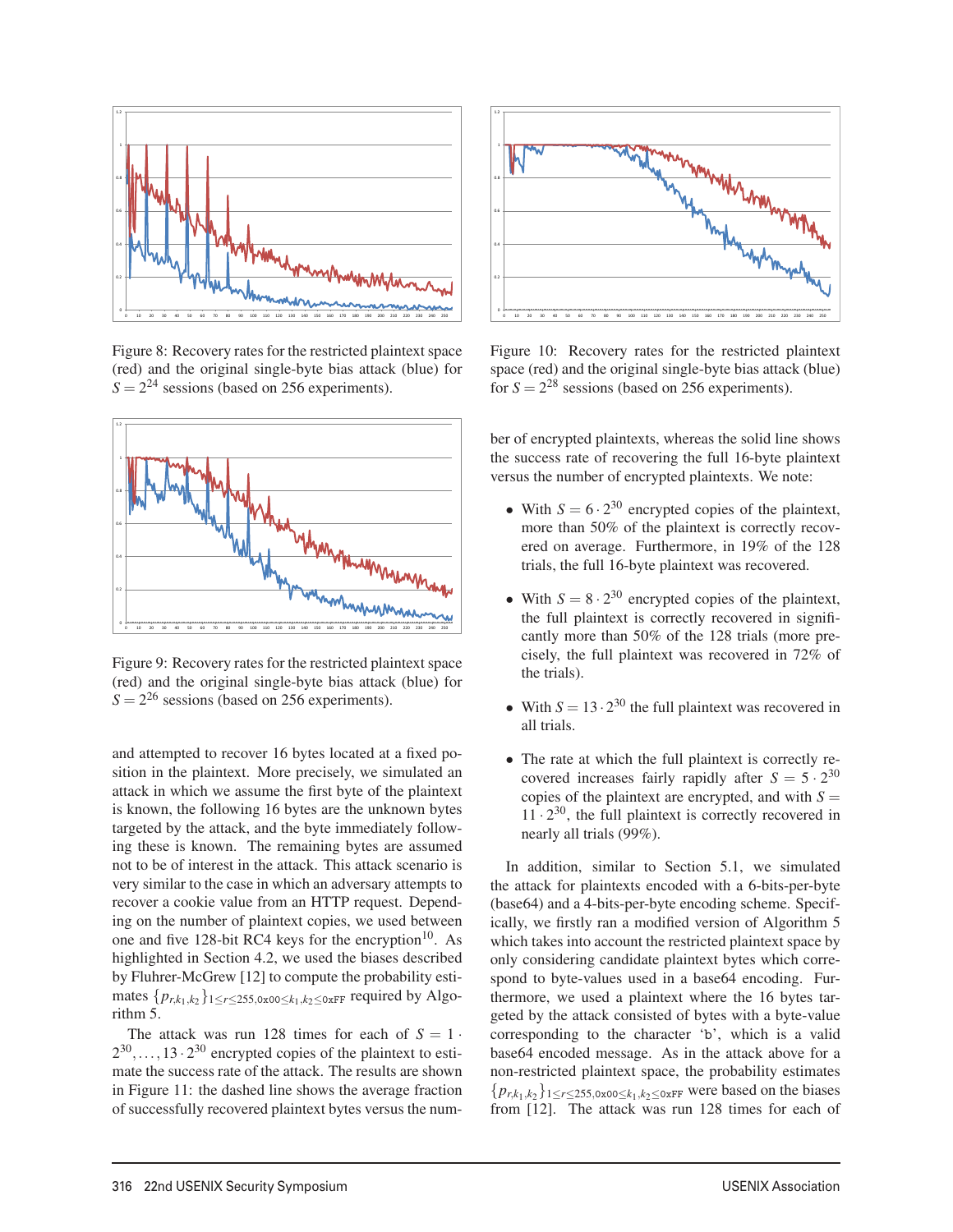

Figure 11: Average fraction of successfully recovered plaintext bytes (dashed line), and success rate for recovering the full 16-byte plaintext (solid line) of the doublebyte bias attack based on 128 experiments. The unit of the *x*-axis is  $2^{30}$  encrypted copies of the plaintext.



Figure 12: Average fraction of successfully recovered plaintext bytes (dashed line), and success rate for recovering the full 16-byte plaintext (solid line) of the doublebyte bias attack for base64 encoded plaintexts (based on 128 experiments). The unit of the *x*-axis is  $2^{30}$  encrypted copies of the plaintext.

 $S = 1 \cdot 2^{30}, \dots, 12 \cdot 2^{30}$  encrypted copies of the plaintext, and the results are shown in Figure 12. We note:

- With  $S = 4 \cdot 2^{30}$  encrypted copies of the plaintext, more than 50% of the plaintext is correctly recovered on average. Furthermore, in 4% of the 128 trials, the full 16-byte plaintext is recovered.
- With  $S = 6 \cdot 2^{30}$  encrypted copies of the plaintext, the full plaintext is correctly recovered in 50% of the 128 trials.
- With  $S = 10 \cdot 2^{30}$  encrypted copies of the plaintext, the full plaintext is correctly recovered in nearly all trials (98%).

Regarding the 4-bit-per-byte encoding scheme, we again assumed a plaintext character set consisting of



Figure 13: Average fraction of successfully recovered plaintext bytes (dashed line), and success rate for recovering the full 16-byte plaintext (solid line) of the double-byte bias attack for 4-bit-per-byte encoded plaintexts (based on 128 experiments). The unit of the *x*-axis is  $2^{30}$  encrypted copies of the plaintext.

'0' to '9' and 'a' to 'f'. The setup was similar to the above experiment for base64 encoded messages: we ran a modified version of Algorithm 5 which takes into account the restricted plaintext space, the probability estimates  ${p_{r,k_1,k_2}}$  1≤*r*≤255,0x00≤*k*<sub>1</sub>,*k*<sub>2</sub>≤0xFF</sub> was based on the biases from  $\begin{bmatrix} 12 \end{bmatrix}$ , and we used a plaintext consisting of bytes with a byte-value corresponding to the character 'b'. The attack was run 128 times for each of  $S = 1 \cdot 2^{30}, \ldots, 10 \cdot 2^{30}$  encrypted copies of the plaintext, and the results can be seen in Figure 13. We note:

- With  $S = 3 \cdot 2^{30}$  encrypted copies of the plaintext, significantly more than 50% of the plaintext is correctly recovered on average (more precisely, 72% is recovered correctly on average).
- With  $S = 5 \cdot 2^{30}$  encrypted copies of the plaintext, the full plaintext is recovered in more than 50% of the 128 trials.
- With  $S = 8 \cdot 2^{30}$  encrypted copies of the plaintext, the full plaintext is recovered in nearly all trials (98%).

## 5.3 Practical Validation

 $\overline{a}$ 

We tested the success rates of our plaintext recovery algorithms in realistic attack settings involving web servers and browsers that are connected through TLS-secured network links. Here, we report on the results.

#### 5.3.1 Validating the operation of RC4 in TLS

We first experimentally verified that the OpenSSL implementation of TLS does indeed use RC4 in the way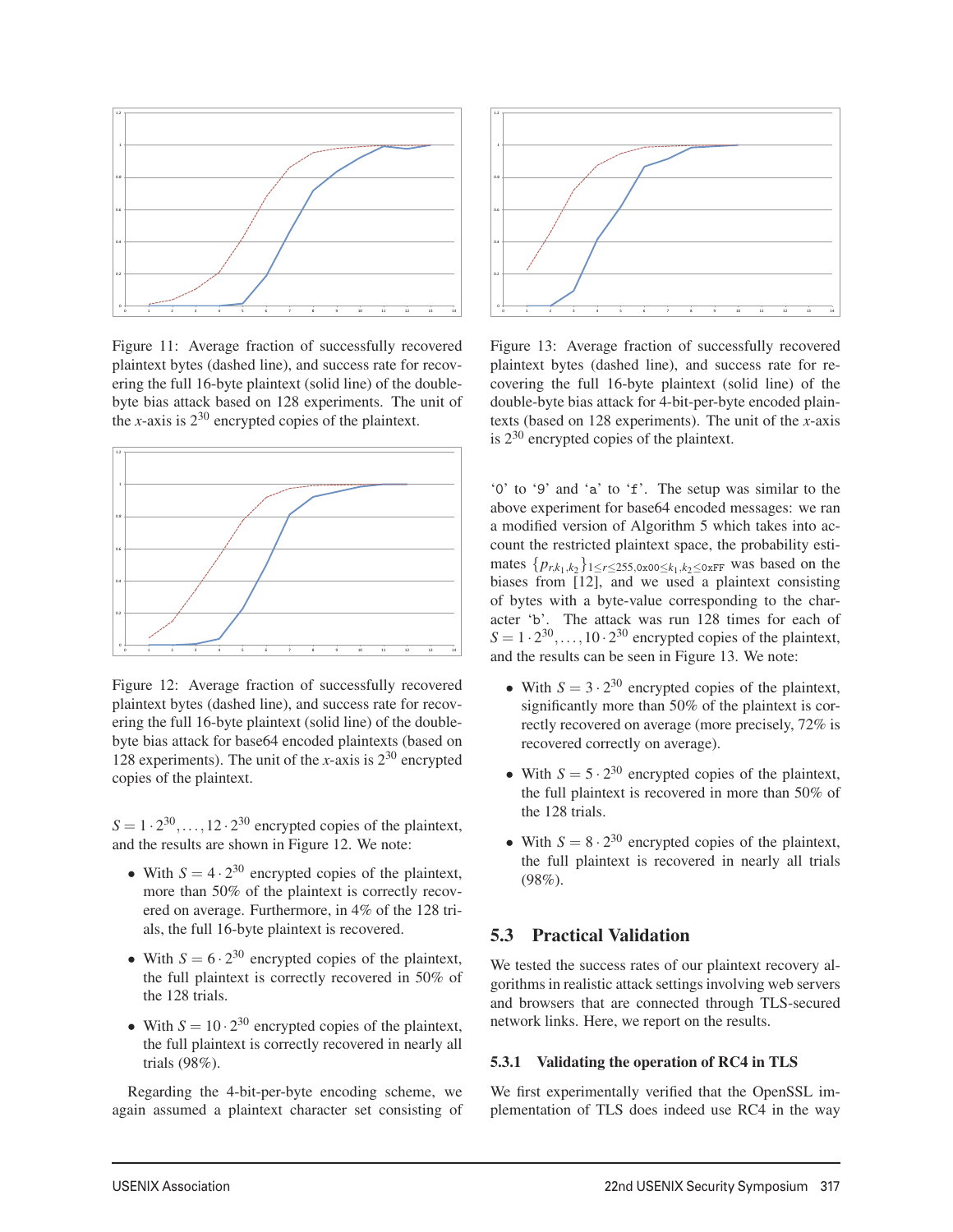explained in Section 2.2, in particular without discarding any initial keystream bytes. We did this by setting up an OpenSSL version 1.0.1c client and server running in a virtualised environment, making use of s\_client and s\_server, generic tools that are available as part of the OpenSSL distribution package. The two virtual machines were running Ubuntu 12.10 and kernel version 3.5.0-17.

#### 5.3.2 Validating the single-byte bias attack

Recall that our single-byte bias attack targets the first 256 bytes of plaintext across multiple TLS sessions or connections with random keys. In order to efficiently generate the large number of ciphertexts needed to test our attack, we again used the s\_client and s\_server tools, this time modifying the s client source code to force a session resumption for each TLS packet sent.

Using this approach, we were able to generate around  $2^{21}$  encryptions of a fixed plaintext per hour; with  $2^{25}$ recorded ciphertexts, we obtained results comparable to the simulation of our single-byte bias attack reported in Section 5.1 above. A second possible approach to ensure frequently enough rekeying is to actively interfere with the TLS session after each ciphertext is sent, causing it to fail and be restarted, by injecting a bad TLS packet or by resetting the corresponding TCP connection.

We admit that we do not currently have an automated mechanism for forcing session resumption, e.g., from JavaScript. However, JavaScript running in the browser can trigger the browser to establish a fresh TLS session (with a fresh, random key) after each HTTP connection torn down by the attacker. We estimate that this second approach would be significantly slower than using session resumption because of the additional overhead of running the full TLS Handshake. Thus, even though our double-byte bias attack has higher complexity in terms of its ciphertext requirements than our single-byte bias attack, in practice it could be the more efficient attack in terms of total running time, because it can be executed in a single session (or a small number of sessions).

Furthermore, while the single-byte bias attack successfully recovered fixed plaintext bytes in the initial 256 bytes of the TLS ciphertexts, our subsequent experimentation with modern web browsers revealed that these bytes consisted mostly of less interesting HTTP headers rather than cookies. For this reason, after this basic validation, we switched our experimental focus to the double-byte bias attack.

### 5.3.3 Validating the double-byte bias attack

The double-byte bias attack does not rely on session resumption or session renegotiation and is hence easier to

 $\overline{1}$ 

implement in practice. As our experimental setup for this attack, we used a network comprising three (nonvirtualized) nodes: a legitimate web server (www.abc. com) that serves 16-byte secure cookies over HTTPS, a malicious web server (www.evil.com) serving a malicious JavaScript, and a client running a web browser representing a user. The legitimate and malicious web servers run Apache and PHP. For the client, we experimented with various browsers, including Firefox, Opera and Chrome. The nodes were connected through a 100 Mbps Ethernet link; they were equipped with Intel Core i7 processors with 2.3 GHz cores and 16 GB of RAM. None of our experiments used all available CPU resources, nor saturated the network bandwidth.

In this setup, we let the client visit https://www. abc.com. This will result in the legitimate web server sending the client a secure cookie which will be stored by the client's browser. This cookie will be the target of the attack. We then let the client visit http:// www.evil.com and run the malicious JavaScript served by the malicious web server. Note that the same-origin policy (SOP) implemented by the client's browser will prevent the JavaScript from directly accessing the secure cookie. However, the JavaScript will direct repeated HTTP requests to the legitimate server over TLS (i.e. using  $HTTPS$ <sup>11</sup>. The client's browser will then automatically attach the cookie to each request and thereby repeatedly encrypt the target cookie as required in our attack.

The JavaScript uses XMLHttpRequest objects<sup>12</sup> to send the requests. We tested GET, POST, and HEAD requests, but found that POST requests gave the best performance (using Firefox). Furthermore, we found that the requests needed to be send in blocks to ensure that the browser stayed responsive and didn't become overloaded.

For all the browsers we tested (Firefox, Chrome, and Opera), we found that the requests generated by the JavaScript resulted in TLS messages containing more than 256 bytes of ciphertext. To keep the target cookie in a fixed position in the TLS message (modulo 256) as needed for the double-byte bias attack, we therefore added padding by manipulating the HTTP headers in the request to bring the encrypted POST requests up to exactly 512 bytes. This padding introduces some overhead to the attack. The exact amount and location of padding needed is browser-dependent, since different browsers behave differently in terms of the content and order of HTTP headers included in POST requests. In practice, then, the attacker's JavaScript would need to perform some browser fingerprinting before carrying out its attack.

As an alternative method for generating request to the legitimate web server, we tried replacing the JavaScript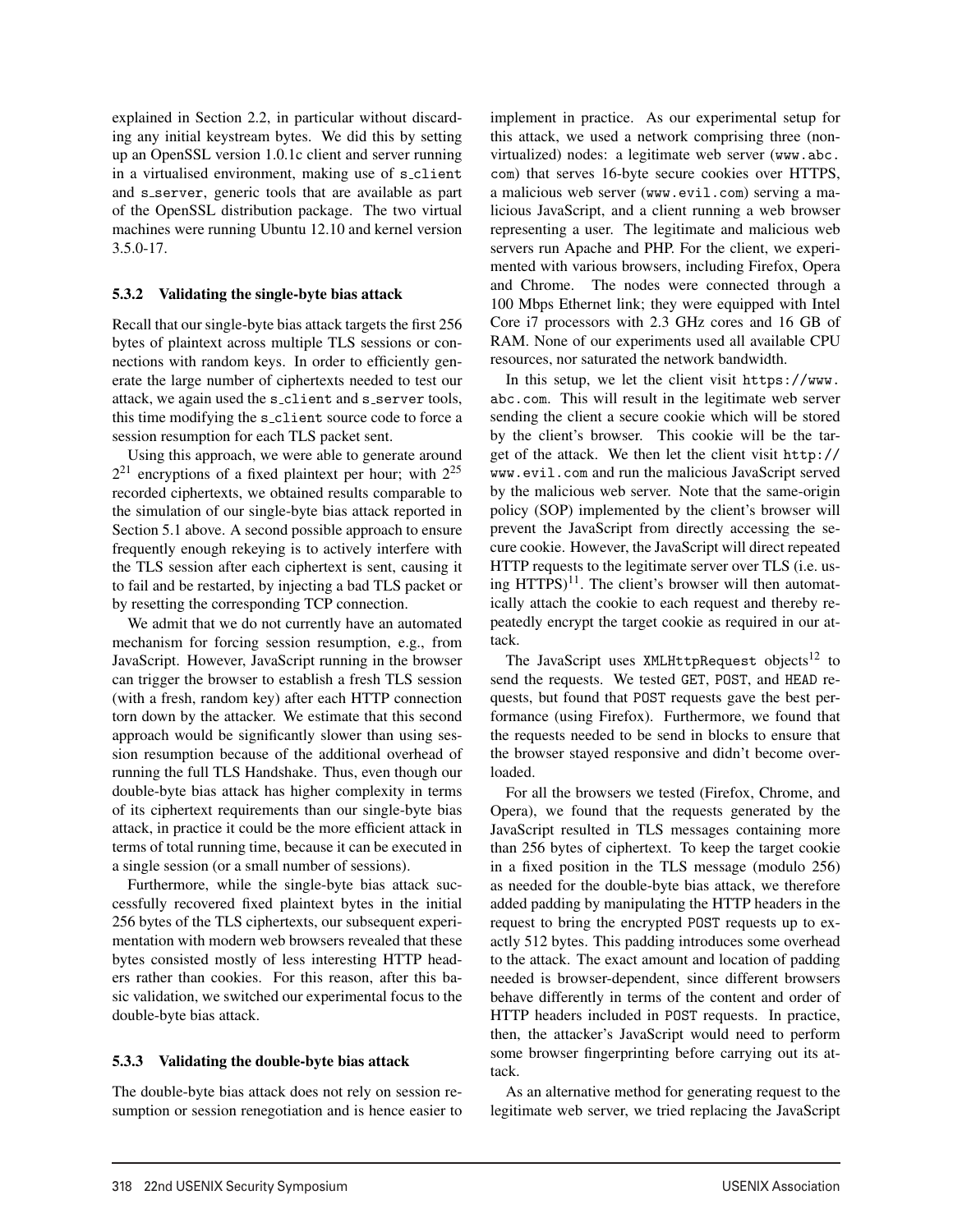code with basic HTML code, using HTML tags such as img, pointing to https://www.abc.com. The target cookie was still sent in every request, but we found this approach to be less effective (i.e. slower) than using JavaScript.

For Firefox with 512-byte ciphertexts encrypting padded XMLHttpRequest POST requests, we were able to generate 6 million ciphertexts per hour on our network, with each request containing the target cookie in the same position (modulo 256) in the corresponding plaintext. Given that our attack needs on the order of  $13 \cdot 2^{30}$  encryptions to recover a 16-byte plaintext with high success probability, we estimate that the running time for the whole attack would be on the order of 2000 hours using our experimental setup. The attack generates large volumes of network traffic over long periods of time, and so should not be considered a practical threat. Nevertheless, it demonstrates that our double-byte bias attack does work in principle.

### 6 Discussion and Conclusions

We have shown that plaintext recovery for RC4 in TLS is possible for the first about 200 or so bytes of the plaintext stream (after the Finished message), provided sufficiently many independent encryptions of the same plaintext are available. The number of encryptions required (around  $2^{28}$  to  $2^{32}$  for reliable recovery) is large, but not completely infeasible. We have also shown that plaintext recovery for RC4 is possible from arbitrary positions in the plaintext, given enough encryptions of the same plaintext bytes. Here, the number of encryptions required is rather higher (around  $13 \cdot 2^{30}$ ), but the attack is more flexible and more efficient in practice because it avoids rerunning the TLS Handshake. Certainly, the security level provided by RC4 in TLS is *far* below the strength implied by the 128-bit key in TLS.

This said, it would be incorrect to describe the attacks as being a practical threat to TLS today. However, our attacks are open to further enhancement, using, for example, the ability of our algorithms to output likelihoods for candidate plaintext bytes coupled with more sophisticated plaintext models. It may also be possible to enhance the rate of ciphertext generation in browsers using methods beyond our knowledge. It would seem dangerous to assume that the attacks will not be improved by other researchers in future.

There are countermeasures to the attacks. We discussed these countermeasures extensively with vendors during the disclosure process that we followed prior to making our attacks public. They include: discarding the initial keystream bytes output by RC4, as recommended in [19]; fragmenting the initial HTTP requests at the browser so that the initial keystream bytes are mostly (or entirely) used to encrypt MAC fields; adding random

padding to HTTP requests; and limiting the lifetime of cookies or the number of times they can be sent from the browser. The first countermeasure cannot easily be implemented in TLS because it would require mass coordination between the many different client and server implementations. The first two countermeasures are not effective against our double-byte bias attack. The third countermeasure can be relatively easily implemented in browsers but increases the complexity of our attacks rather than defeating them completely. The fourth countermeasure is currently effective, but not immune to further improvements of our attacks. Some vendors (e.g. Opera<sup>13</sup>) have implemented a combination of these (and other) countermeasures; others (e.g. Google in Chrome) are focussing on implementing TLS 1.2 and AES-GCM.

We recognise that, with around 50% of TLS traffic currently using RC4, recommending that it be avoided completely in TLS is not a suggestion to be made lightly. Nevertheless, given the rather small security margin provided by RC4 against our attacks, our recommendation is that RC4 should henceforth be avoided in TLS, and deprecated as soon as possible.

### Acknowledgements

We thank David McGrew for raising the question of the security of RC4 in TLS.

#### References

 $\overline{1}$ 

- [1] Wireless LAN medium access control (MAC) and physical layer (PHY) specification, 1997.
- [2] Wireless LAN medium access control (MAC) and physical layer (PHY) specification: Amendment 6: Medium access control (MAC) security enhancements, 2004.
- [3] ALFARDAN, N., AND PATERSON, K. G. Lucky 13: Breaking the TLS and DTLS record protocols. In *IEEE Symposium on Security and Privacy* (2013).
- [4] ALFARDAN, N. J., BERNSTEIN, D. J., PATERSON, K. G., PO-ETTERING, B., AND SCHULDT, J. C. N. On the security of RC4 in TLS and WPA. Information Security Group at Royal Holloway, University of London, 2013. http://www.isg.rhul. ac.uk/tls/RC4biases.pdf.
- [5] AMMAN, B. Personal communication, February 2013.
- [6] CANVEL, B., HILTGEN, A., VAUDENAY, S., AND VUAGNOUX, M. Password interception in a SSL/TLS channel. *Advances in Cryptology-CRYPTO 2003* (2003), 583–599.
- [7] DIERKS, T., AND ALLEN, C. The TLS Protocol Version 1.0. RFC 2246, Internet Engineering Task Force, Jan. 1999.
- [8] DIERKS, T., AND RESCORLA, E. The Transport Layer Security (TLS) Protocol Version 1.1. RFC 4346, Internet Engineering Task Force, Apr. 2006.
- [9] DIERKS, T., AND RESCORLA, E. The Transport Layer Security (TLS) Protocol Version 1.2. RFC 5246, Internet Engineering Task Force, Aug. 2008.
- [10] DUONG, T., AND RIZZO, J. Here come the  $\oplus$  Ninjas. Unpublished manuscript, 2011.